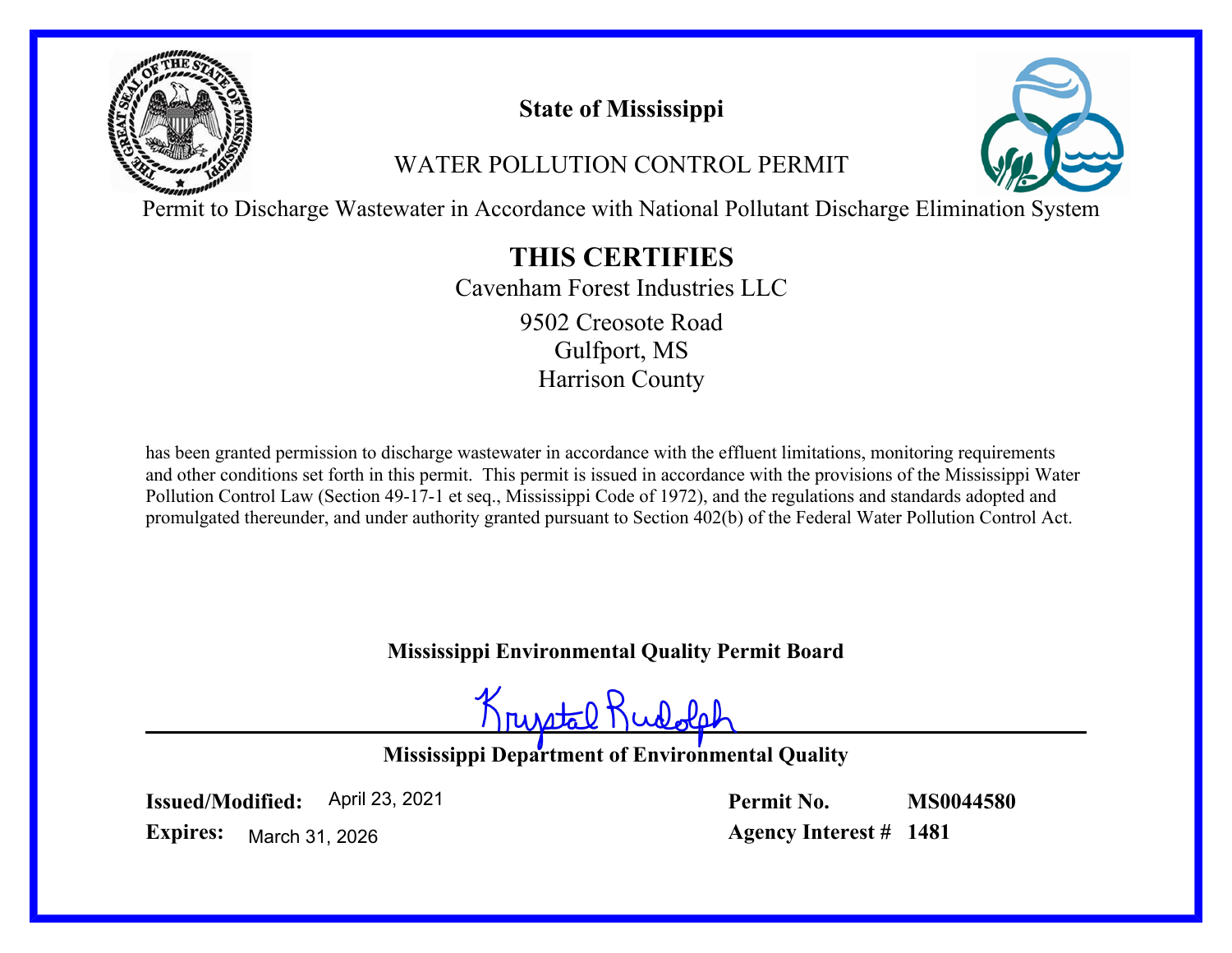### **Table of Contents**

Other Relevant Documents:

General Form 1, Form 2C, Lab. Data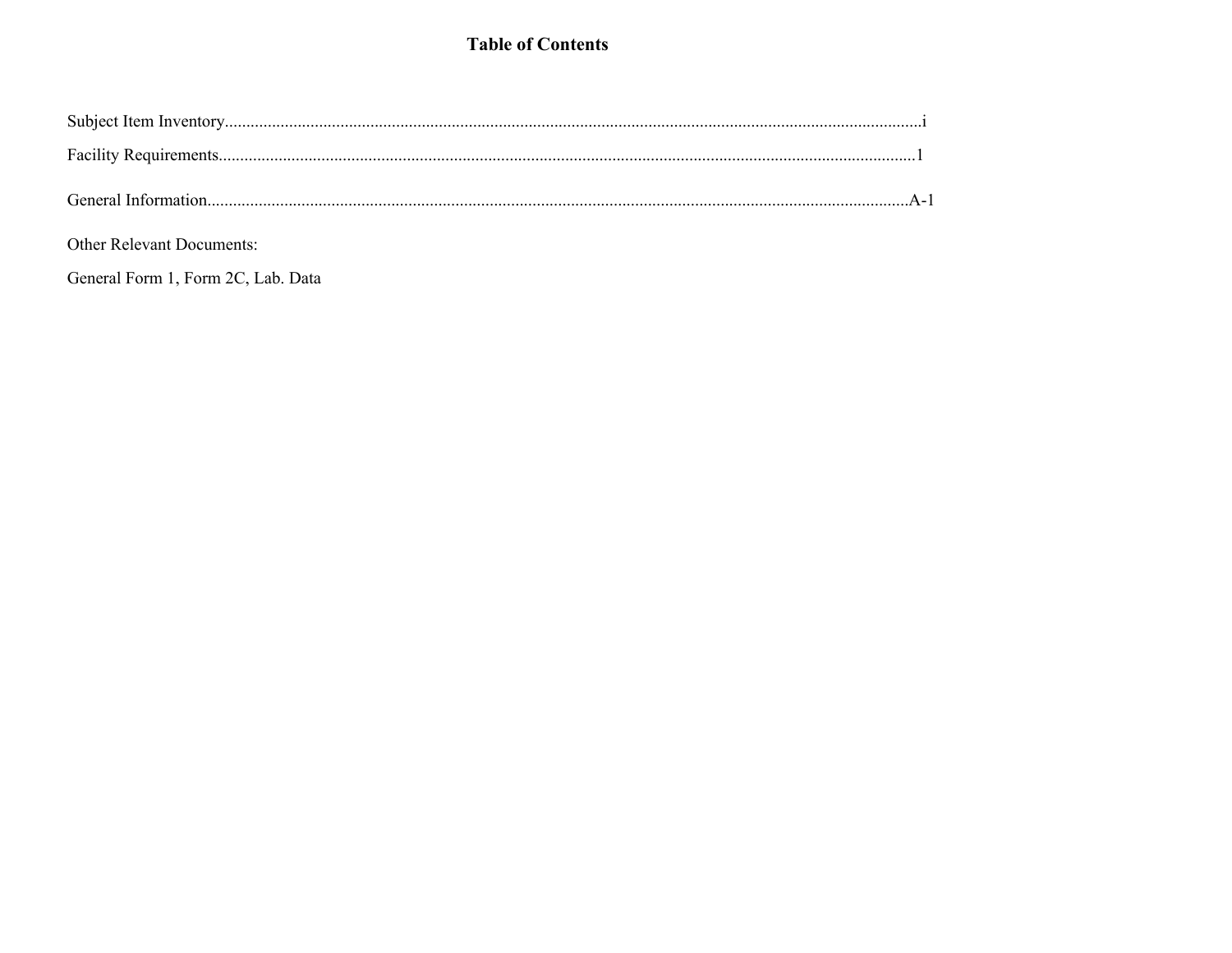Activity ID No.: PER20200001 Permit Number: MS0044580 Subject Item Inventory Cavenham Forest Industries LLC

#### **Subject Item Inventory:**

|              | Designation   | <b>Description</b>                                                                     |
|--------------|---------------|----------------------------------------------------------------------------------------|
| AI1481       | AI 1481       | RCRA TSD Post Closure Facility, Wood Treating Operations Previously                    |
| <b>RPNT1</b> | MS0044580-001 | Outfall 001 (Treated Groundwater, Treated Stormwater, and Treated Sanitary Wastewater) |

#### **Receiving Stream Relationships:**

| <b>Subject Item</b>                                                                          | Relationship    | <b>Receiving Stream</b> |
|----------------------------------------------------------------------------------------------|-----------------|-------------------------|
| RPNT1 Outfall 001 (Treated Groundwater, Treated Stormwater, and Treated Sanitary Wastewater) | Discharges Into | Bernard Bayou           |
|                                                                                              | Then Into       | Big Lake                |
|                                                                                              | Then Into       | Mississippi Sound       |

| KEY                                          |                                   |
|----------------------------------------------|-----------------------------------|
| $ ACT = Activity$                            | $AI = Agency Interest$            |
| $AREA = Area$                                | $CONT = Control$ Device           |
| CAFO = Concentrated Animal Feeding Operation | $IA = Insignificant Activity$     |
| $EQPT = Equipment$                           | $MAFO = Animal Feeding Operation$ |
| $IMPD = Important$                           | $PCS = PCs$                       |
| $RPNT = Release Point$                       | $TRMT = Treatment$                |
| WDPT = Withdrawal Point                      |                                   |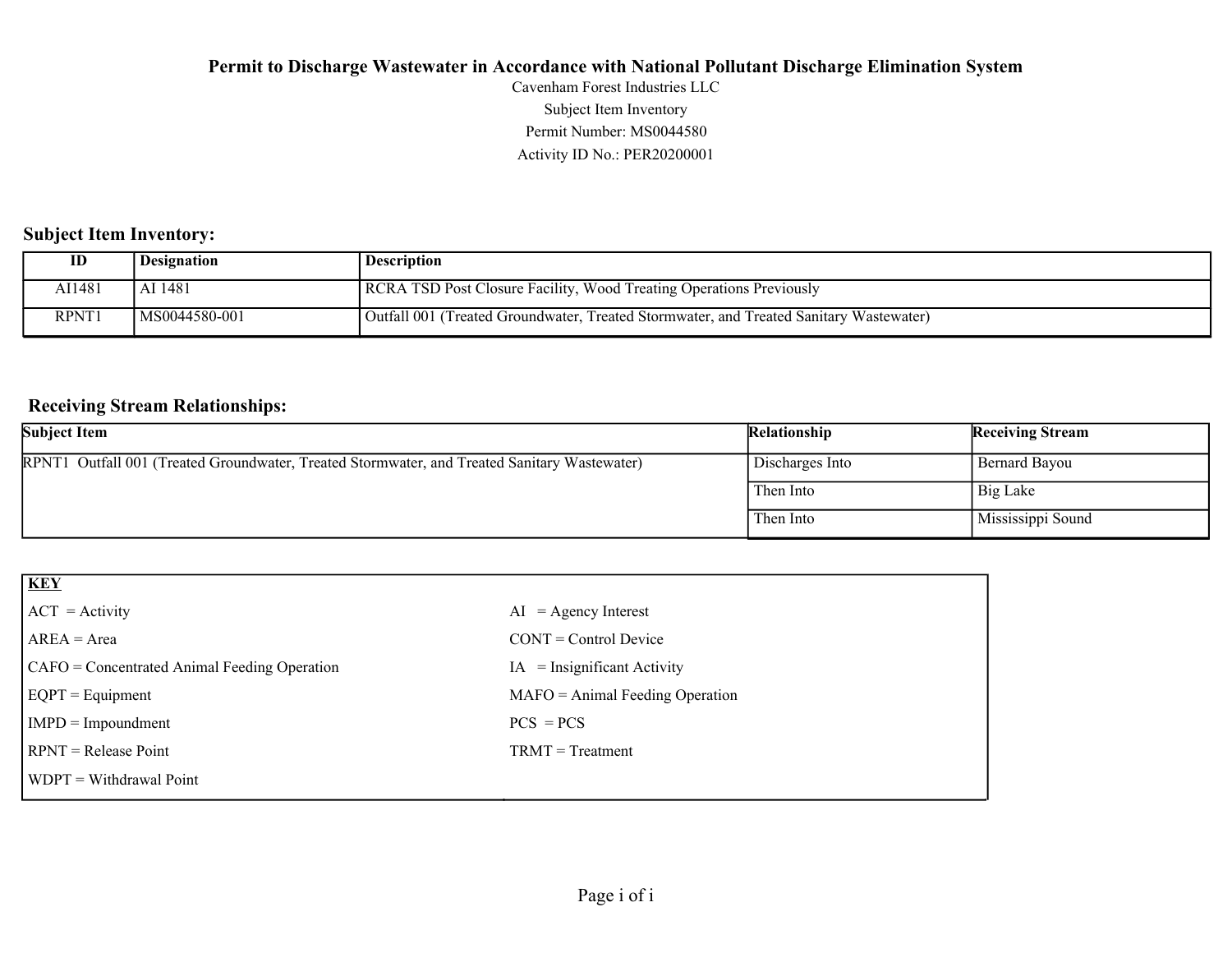### **EFFLUENT LIMITATIONS AND MONITORING REQUIREMENTS**

#### **RPNT00000000001: MS0044580-001 Subject Item: Outfall 001 (Treated Groundwater, Treated Stormwater, and Treated Sanitary Wastewater)**

|                                                                                            | <b>Discharge Limitations</b>                 |                                                       |                                              |                                      |                                        |                                      |                                    | <b>Monitoring Requirements</b> |                        |                        |  |
|--------------------------------------------------------------------------------------------|----------------------------------------------|-------------------------------------------------------|----------------------------------------------|--------------------------------------|----------------------------------------|--------------------------------------|------------------------------------|--------------------------------|------------------------|------------------------|--|
| <b>Parameter</b>                                                                           | <b>Quantity</b><br><b>Loading</b><br>Average | <b>Quantity</b> /<br><b>Loading</b><br><b>Maximum</b> | Quantity /<br><b>Loading</b><br><b>Units</b> | Quality /<br>Conc.<br><b>Minimum</b> | Quality /<br>Conc.<br>Average          | Quality /<br>Conc.<br><b>Maximum</b> | Quality /<br>Conc.<br><b>Units</b> | <b>Frequency</b>               | <b>Sample Type</b>     | Which<br><b>Months</b> |  |
| Enterococci<br>Effluent                                                                    | ******                                       | ******                                                | ******                                       | ******                               | 35<br><b>Ouarterly</b><br>Average      | 130<br><b>Quarterly</b><br>Maximum   | # of<br>colonies/100 ml            | Quarterly                      | <b>Grab Sampling</b>   | Jan-Dec                |  |
| Flow<br>Effluent                                                                           | Report<br>Monthly<br>Average                 | Report<br>Daily Maximum per Day                       | Million Gallons                              | ******                               | ******                                 | ******                               | ******                             | Continuously                   | Continuous<br>Recorder | Jan-Dec                |  |
| Oil and grease<br>Effluent                                                                 | 0.83<br>Monthly<br>Average                   | 1.25<br>Daily Maximum                                 | pounds per day                               | ******                               | 10 <sup>10</sup><br>Monthly<br>Average | 15<br>Daily Maximum                  | mg/L                               | Twice per<br>Month             | <b>Grab Sampling</b>   | Jan-Dec                |  |
| Oxygen Demand, carbonaceous<br>biochemical, 5-day (20 degrees<br>$\mathcal{C}$<br>Effluent | 1.33<br>Monthly<br>Average                   | 2.0<br>Daily Maximum                                  | pounds per day                               | ******                               | 16<br>Monthly<br>Average               | 24<br>Daily Maximum                  | mg/L                               | Twice per<br>Month             | $24-hr$<br>Composite   | Jan-Dec                |  |
| Oxygen, dissolved<br>Effluent                                                              | ******                                       | ******                                                | ******                                       | 5.0<br>Minimum                       | Report<br>Monthly<br>Average           | ******                               | mg/L                               | Weekly                         | <b>Grab Sampling</b>   | Jan-Dec                |  |
| Pentachlorophenol<br>Effluent                                                              | 0.0018<br>Monthly<br>Average                 | 0.0029<br>Daily Maximum                               | pounds per day                               | ******                               | 0.022<br>Monthly<br>Average            | 0.035<br>Daily Maximum               | mg/L                               | Twice per<br>Month             | $24-hr$<br>Composite   | Jan-Dec                |  |
| pH<br>Effluent                                                                             | ******                                       | ******                                                | ******                                       | 6.0<br>Minimum                       | ******                                 | 9.0<br>Maximum                       | <b>SU</b>                          | Weekly                         | <b>Grab Sampling</b>   | Jan-Dec                |  |

Such discharges shall be limited and monitored by the permittee as specified below: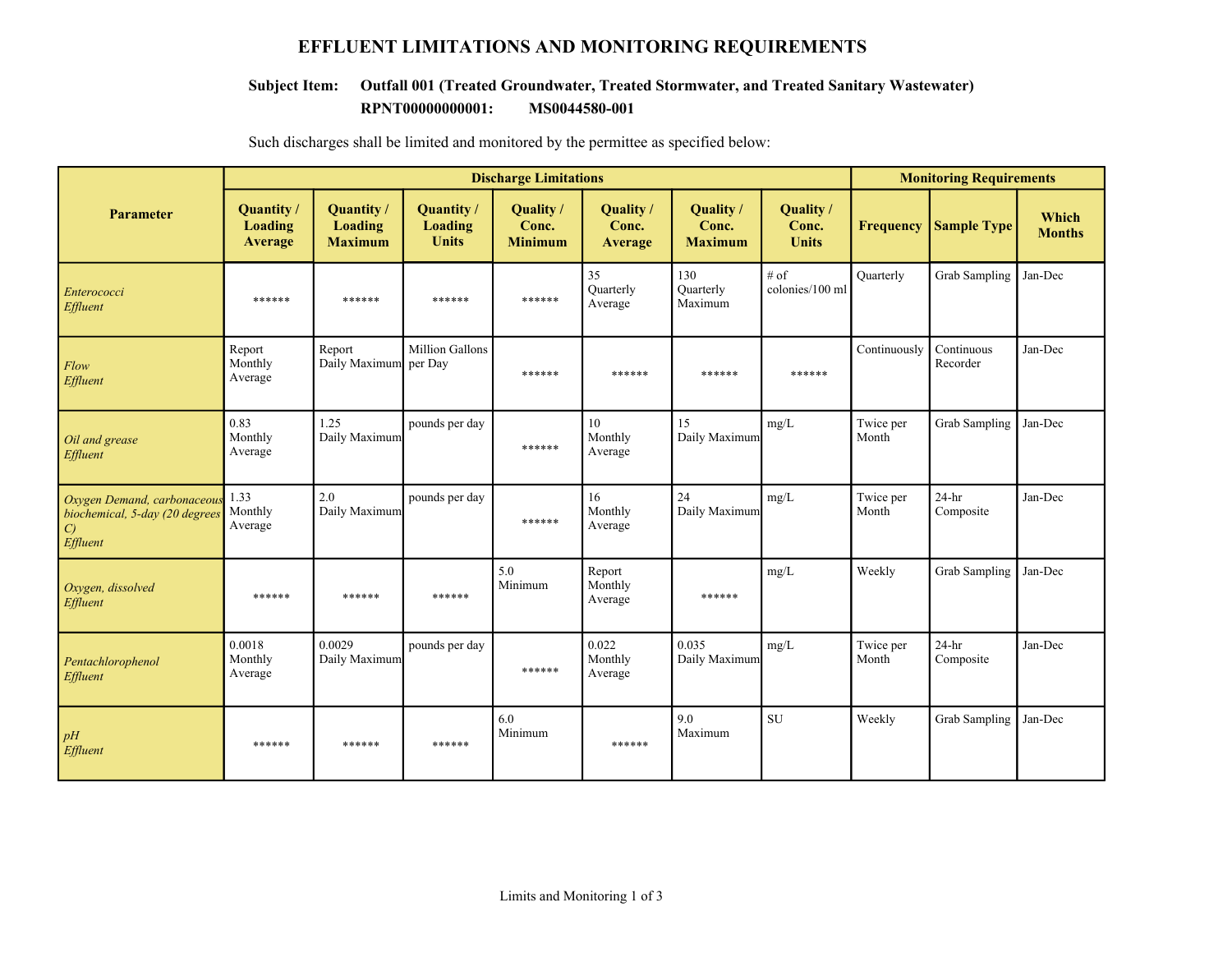### **EFFLUENT LIMITATIONS AND MONITORING REQUIREMENTS**

#### **RPNT00000000001: MS0044580-001 Subject Item: Outfall 001 (Treated Groundwater, Treated Stormwater, and Treated Sanitary Wastewater)**

|                                  | <b>Discharge Limitations</b>                 |                                         |                                                     |                                      |                                       |                                             | <b>Monitoring Requirements</b>     |                    |                      |                        |
|----------------------------------|----------------------------------------------|-----------------------------------------|-----------------------------------------------------|--------------------------------------|---------------------------------------|---------------------------------------------|------------------------------------|--------------------|----------------------|------------------------|
| <b>Parameter</b>                 | <b>Quantity</b><br>Loading<br><b>Average</b> | Quantity /<br>Loading<br><b>Maximum</b> | <b>Quantity</b> /<br><b>Loading</b><br><b>Units</b> | Quality /<br>Conc.<br><b>Minimum</b> | Quality /<br>Conc.<br>Average         | <b>Ouality</b> /<br>Conc.<br><b>Maximum</b> | Quality /<br>Conc.<br><b>Units</b> | <b>Frequency</b>   | <b>Sample Type</b>   | Which<br><b>Months</b> |
| Phenols (Total)<br>Effluent      | 0.051<br>Monthly<br>Average                  | 0.077<br>Daily Maximum                  | pounds per day                                      | ******                               | 0.612<br>Monthly<br>Average           | 0.92<br>Daily Maximum                       | mg/L                               | Twice per<br>Month | <b>Grab Sampling</b> | Jan-Dec                |
| 2,4-Dimethylphenol<br>Effluent   | Report<br><b>Quarterly</b><br>Average        | Report<br>Ouarterly<br>Maximum          | pounds per day                                      | ******                               | Report<br>Quarterly<br>Average        | Report<br>Quarterly<br>Maximum              | ug/L                               | Quarterly          | <b>Grab Sampling</b> | Jan-Dec                |
| Acenaphthene<br>Effluent         | Report<br><b>Quarterly</b><br>Average        | Report<br>Ouarterly<br>Maximum          | pounds per day                                      | ******                               | Report<br><b>Ouarterly</b><br>Average | Report<br><b>Ouarterly</b><br>Maximum       | ug/L                               | Quarterly          | <b>Grab Sampling</b> | Jan-Dec                |
| Benzo(a)anthracene<br>Effluent   | Report<br><b>Quarterly</b><br>Average        | Report<br><b>Quarterly</b><br>Maximum   | pounds per day                                      | ******                               | Report<br><b>Ouarterly</b><br>Average | 10<br>Quarterly<br>Maximum                  | ug/L                               | <b>Quarterly</b>   | <b>Grab Sampling</b> | Jan-Dec                |
| Benzo(a)pyrene<br>Effluent       | Report<br><b>Quarterly</b><br>Average        | Report<br><b>Quarterly</b><br>Maximum   | pounds per day                                      | ******                               | Report<br>Quarterly<br>Average        | 10<br><b>Quarterly</b><br>Maximum           | ug/L                               | Quarterly          | <b>Grab Sampling</b> | Jan-Dec                |
| Benzo(b)fluoranthene<br>Effluent | Report<br>Quarterly<br>Average               | Report<br>Ouarterly<br>Maximum          | pounds per day                                      | ******                               | Report<br>Quarterly<br>Average        | 10<br>Ouarterly<br>Maximum                  | ug/L                               | <b>Quarterly</b>   | <b>Grab Sampling</b> | Jan-Dec                |
| Benzo(k)fluoranthene<br>Effluent | Report<br><b>Quarterly</b><br>Average        | Report<br>Ouarterly<br>Maximum          | pounds per day                                      | ******                               | Report<br>Quarterly<br>Average        | Report<br><b>Ouarterly</b><br>Maximum       | ug/L                               | <b>Quarterly</b>   | <b>Grab Sampling</b> | Jan-Dec                |

Such discharges shall be limited and monitored by the permittee as specified below: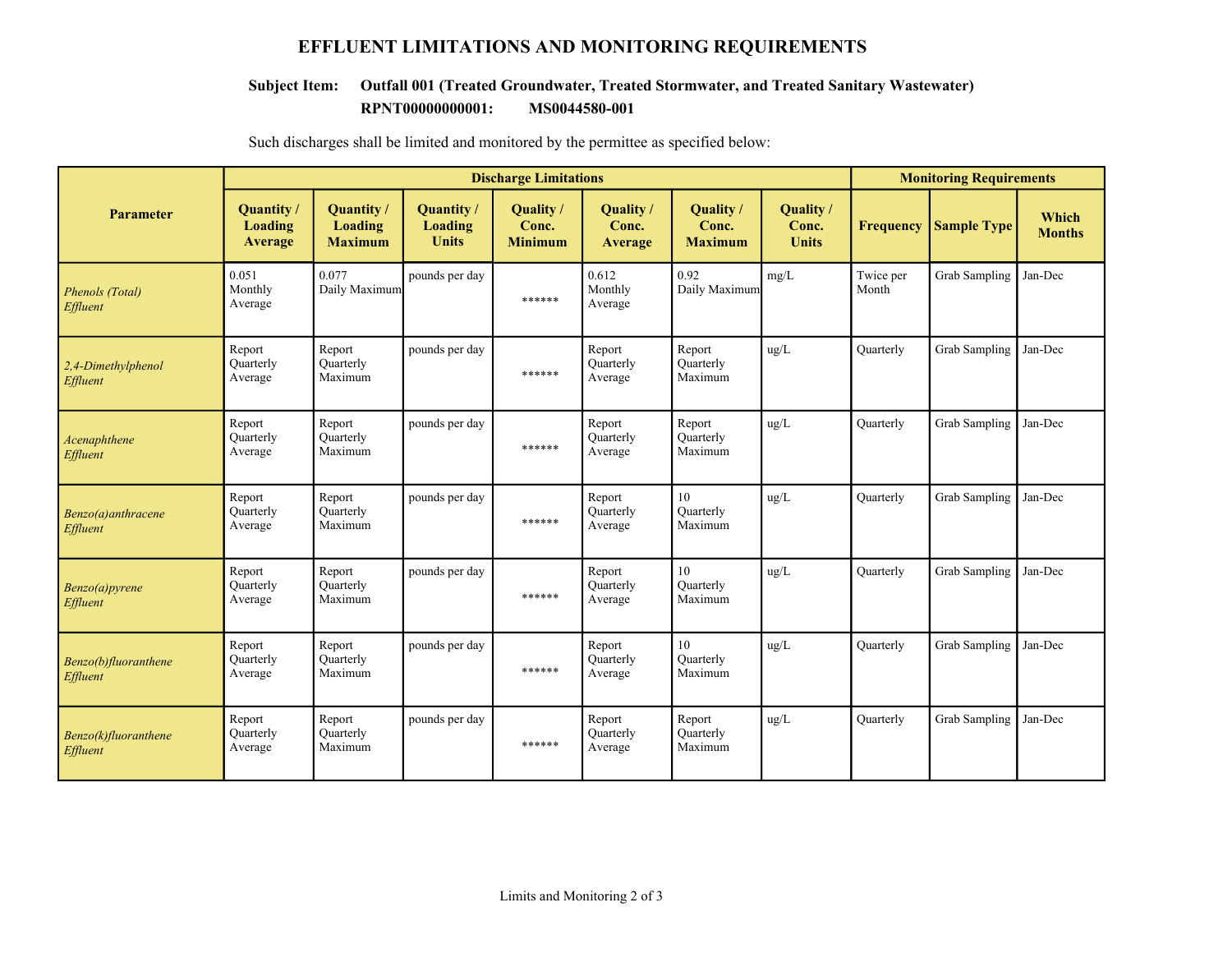### **EFFLUENT LIMITATIONS AND MONITORING REQUIREMENTS**

#### **RPNT00000000001: MS0044580-001 Subject Item: Outfall 001 (Treated Groundwater, Treated Stormwater, and Treated Sanitary Wastewater)**

|                                             |                                  | <b>Discharge Limitations</b>            |                                                     |                                      |                                     |                                      |                                    |                  |                    | <b>Monitoring Requirements</b> |  |  |
|---------------------------------------------|----------------------------------|-----------------------------------------|-----------------------------------------------------|--------------------------------------|-------------------------------------|--------------------------------------|------------------------------------|------------------|--------------------|--------------------------------|--|--|
| <b>Parameter</b>                            | Quantity /<br>Loading<br>Average | Quantity /<br>Loading<br><b>Maximum</b> | <b>Quantity</b> /<br><b>Loading</b><br><b>Units</b> | Quality /<br>Conc.<br><b>Minimum</b> | Quality/<br>Conc.<br><b>Average</b> | Quality /<br>Conc.<br><b>Maximum</b> | Quality /<br>Conc.<br><b>Units</b> | <b>Frequency</b> | <b>Sample Type</b> | Which<br><b>Months</b>         |  |  |
| Chrysene<br><i>Effluent</i>                 | Report<br>Quarterly<br>Average   | Report<br>Quarterly<br>Maximum          | pounds per day                                      | ******                               | Report<br>Quarterly<br>Average      | Report<br>Quarterly<br>Maximum       | $\text{ug/L}$                      | Quarterly        | Grab Sampling      | Jan-Dec                        |  |  |
| Fluoranthene<br>Effluent                    | Report<br>Quarterly<br>Average   | Report<br>Quarterly<br>Maximum          | pounds per day                                      | ******                               | Report<br>Quarterly<br>Average      | Report<br>Quarterly<br>Maximum       | $\text{ug/L}$                      | Quarterly        | Grab Sampling      | Jan-Dec                        |  |  |
| $Indeno(1,2,3-cd)pyrene$<br><i>Effluent</i> | Report<br>Quarterly<br>Average   | Report<br>Quarterly<br>Maximum          | pounds per day                                      | ******                               | Report<br>Quarterly<br>Average      | 20<br>Quarterly<br>Maximum           | $\text{ug/L}$                      | Quarterly        | Grab Sampling      | Jan-Dec                        |  |  |

Such discharges shall be limited and monitored by the permittee as specified below: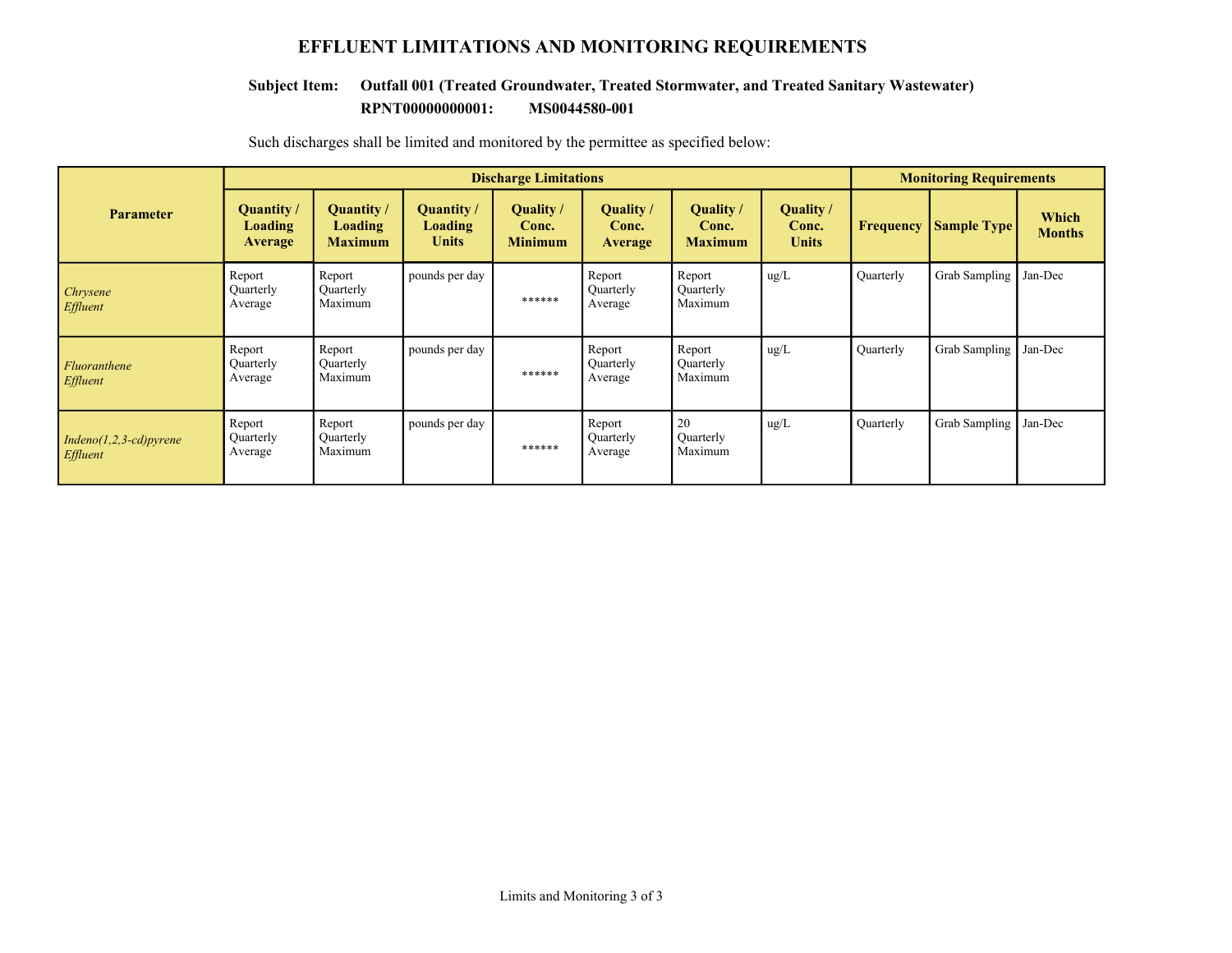Cavenham Forest Industries LLC Facility Requirements Permit Number: MS0044580 Activity ID No.:PER20200001

### **AI0000001481 (AI 1481) RCRA TSD Post Closure Facility, Wood Treating Operations Previously:**

### **Limitation Requirements:**

| Condition |           |                                                                                                                                                                                                                                                                                                        |
|-----------|-----------|--------------------------------------------------------------------------------------------------------------------------------------------------------------------------------------------------------------------------------------------------------------------------------------------------------|
| No.       | Parameter | Condition                                                                                                                                                                                                                                                                                              |
| $L-1$     |           | There shall be no discharge of floating solids or visible foam in other than trace amounts. [11 Miss. Admin. Code Pt. 6, R.<br>2.2.A(2).                                                                                                                                                               |
| $L-2$     |           | The discharges shall not cause the occurrence of a visible sheen on the surface of the receiving waters. [11 Miss. Admin.<br>Code Pt. 6, R. 2.2. $A(2)$ .]                                                                                                                                             |
| $L-3$     |           | Samples taken in compliance with the monitoring requirements specified in this permit shall be taken at the nearest accessible<br>point after final treatment but prior to mixing with the receiving stream or as otherwise specified in this permit. [11 Miss.<br>Admin. Code Pt. 6, R. 1.1.4.A(28).] |

### **Record-Keeping Requirements:**

| Condition<br>No. | Condition                                                                                                                                                                                                              |
|------------------|------------------------------------------------------------------------------------------------------------------------------------------------------------------------------------------------------------------------|
| $R-1$            | Recording of Results                                                                                                                                                                                                   |
|                  | For each measurement or sample taken pursuant to the requirements of this permit, the permittee shall maintain records of all information obtained from such<br>monitoring including:                                  |
|                  | (1) The exact place, date, and time of sampling;<br>(2) The dates the analyses were performed;<br>$(3)$ The person $(s)$ who performed the analyses;<br>(4) The analytical techniques, procedures or methods used; and |

(5) The results of all required analyses. [11 Miss. Admin. Code Pt. 6, R. 1.1.4.A(29)(a).]

Page 1 of 20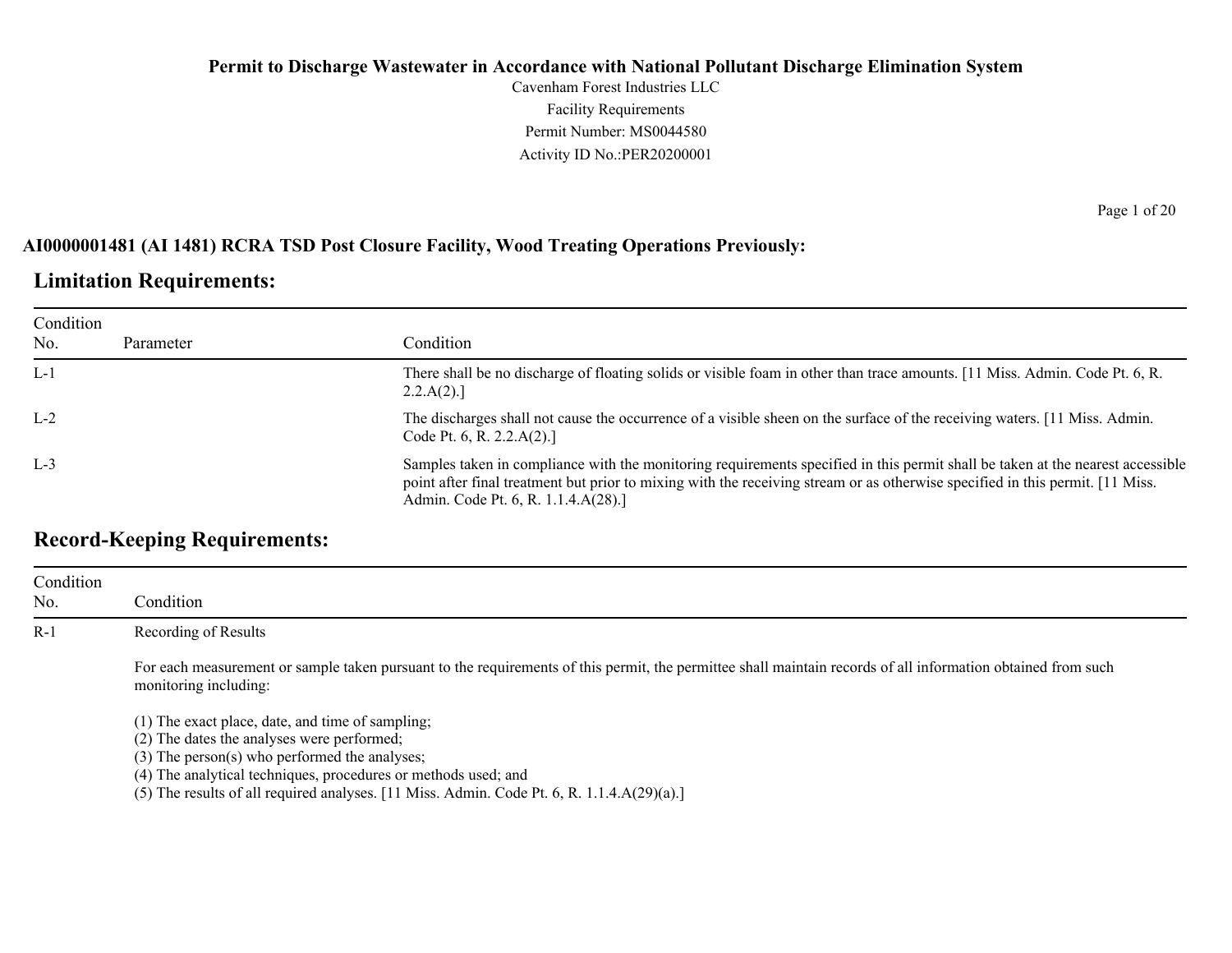Cavenham Forest Industries LLC Facility Requirements Permit Number: MS0044580 Activity ID No.:PER20200001

#### **AI0000001481 (AI 1481) RCRA TSD Post Closure Facility, Wood Treating Operations Previously:**

### **Submittal/Action Requirements:**

| Condition<br>No. | Condition                                                                                                                                                                                                                                                                                                                                                                                                                                                                                                                                                                                                                                                                                                                                                                                                                                                                                                                                                                                                                                                                                                                                                                                                                                               |
|------------------|---------------------------------------------------------------------------------------------------------------------------------------------------------------------------------------------------------------------------------------------------------------------------------------------------------------------------------------------------------------------------------------------------------------------------------------------------------------------------------------------------------------------------------------------------------------------------------------------------------------------------------------------------------------------------------------------------------------------------------------------------------------------------------------------------------------------------------------------------------------------------------------------------------------------------------------------------------------------------------------------------------------------------------------------------------------------------------------------------------------------------------------------------------------------------------------------------------------------------------------------------------|
| $S-1$            | Reporting                                                                                                                                                                                                                                                                                                                                                                                                                                                                                                                                                                                                                                                                                                                                                                                                                                                                                                                                                                                                                                                                                                                                                                                                                                               |
|                  | Monitoring results obtained during the previous reporting period shall be summarized and reported on a Discharge Monitoring Report (DMR). DMR data must be<br>submitted submitted electronically using the MDEQ NetDMR system NO LATER THAT THE 28TH DAY OF THE MONTH FOLLOWING THE COMPLETED<br>REPORTING PERIOD.                                                                                                                                                                                                                                                                                                                                                                                                                                                                                                                                                                                                                                                                                                                                                                                                                                                                                                                                      |
|                  | DMRs and all other reports required herein, shall be signed in accordance with 11 Miss. Admin. Code Pt. 6, R. 1.1.4. $A(15)(c)(1)$ . of the Mississippi Wastewater<br>Regulations. [11 Miss. Admin. Code Pt. 6, R. 1.1.4.A(15)c(1)., 40 CFR 122.21(1)(4)(i)]                                                                                                                                                                                                                                                                                                                                                                                                                                                                                                                                                                                                                                                                                                                                                                                                                                                                                                                                                                                            |
| $S-2$            | Reporting Requirements - Planned Changes                                                                                                                                                                                                                                                                                                                                                                                                                                                                                                                                                                                                                                                                                                                                                                                                                                                                                                                                                                                                                                                                                                                                                                                                                |
|                  | The permittee shall give notice to the Permit Board as soon as possible of any planned physical alterations or additions, including but not limited to, a change of<br>operation to the permitted facility. Notice is required in the circumstances that follow:<br>(1) The alteration or addition to a permitted facility may meet one of the criteria for determining whether the facility is a new source in 40 CFR 122.29(b); or<br>(2) The alteration or addition could significantly change the nature or increase the quantity of pollutants discharged. This notification applies to pollutants which are not<br>subject to either effluent limitations in the permit or notification requirements under 40 CFR $122.42(a)(1)$ .<br>(3) The alteration or addition results in a significant change in the permittee's sludge use or disposal practices, and such alteration, addition, or change may justify the<br>application of permit conditions that are different from or absent in the existing permit, including notification of additional use or disposal sites not reported during the<br>permit application process or not reported pursuant to an approved land application plan; [11 Miss. Admin. Code Pt. 6, R. 1.1.4.A(15)(a).] |
| $S-3$            | Reporting Requirements - Anticipated Noncompliance                                                                                                                                                                                                                                                                                                                                                                                                                                                                                                                                                                                                                                                                                                                                                                                                                                                                                                                                                                                                                                                                                                                                                                                                      |

The permittee shall give advance notice to the Permit Board of any planned changes in the permitted facility or activity which may result in noncompliance with permit requirements. [11 Miss. Admin. Code Pt. 6, R. 1.1.4.A(29)(b).]

Page 2 of 20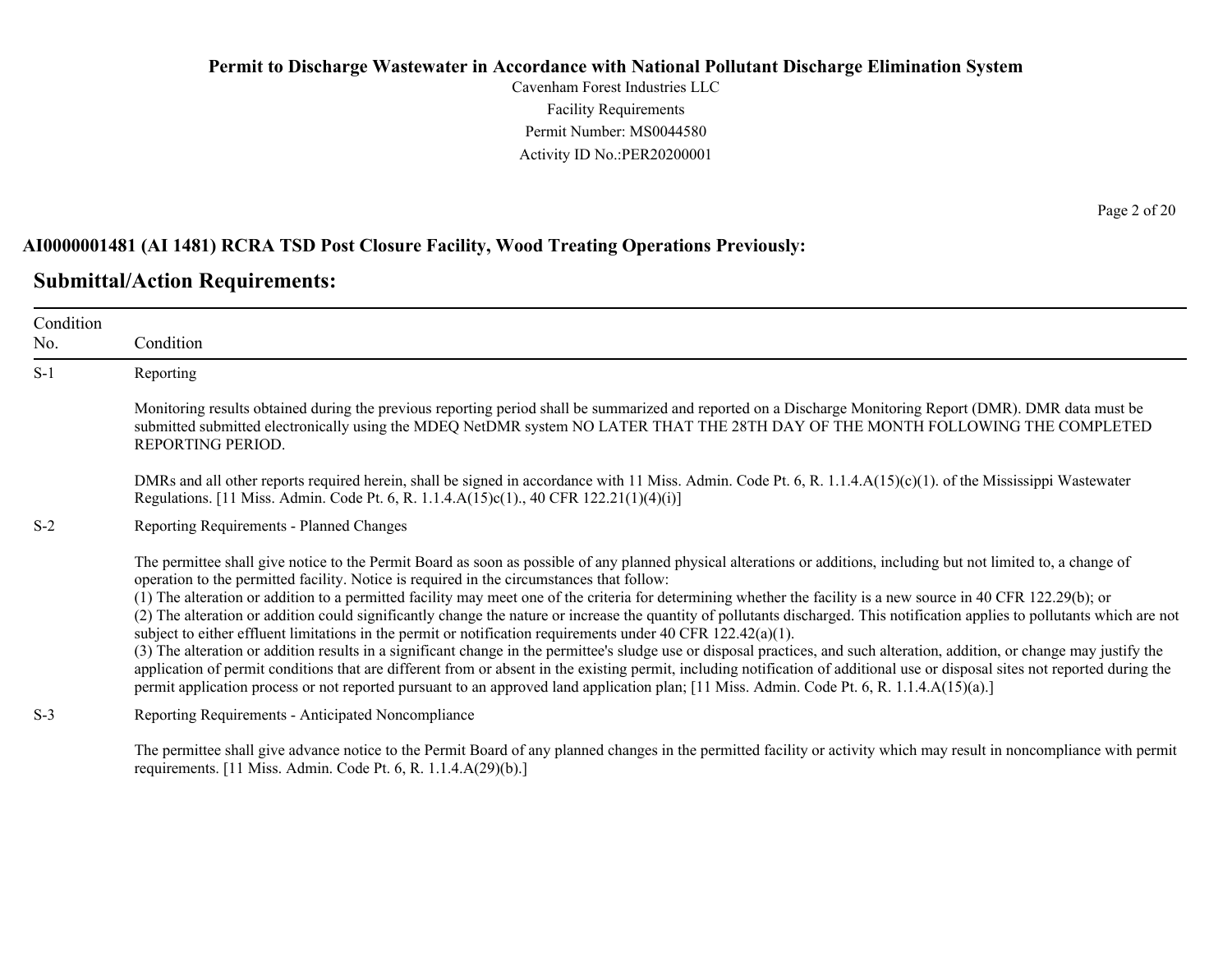Cavenham Forest Industries LLC Facility Requirements Permit Number: MS0044580 Activity ID No.:PER20200001

#### **AI0000001481 (AI 1481) RCRA TSD Post Closure Facility, Wood Treating Operations Previously:**

### **Submittal/Action Requirements:**

Condition No. Condition S-4 Noncompliance Notification - Twenty-Four Hour Reporting (1) The permittee shall report any noncompliance which may endanger health or the environment. Any information shall be provided orally within 24 hours from the time the permittee becomes aware of the circumstances. A written submission shall also be provided within 5 days of the time the permittee becomes aware of the circumstances. The written submission shall contain a description of the noncompliance and its cause; the period of noncompliance, including exact dates and times, and if the noncompliance has not been corrected, the anticipated time it is expected to continue; and steps taken or planned to reduce, eliminate, and/or prevent recurrence of the noncompliance. (2) The following shall be included as information which must be reported within 24 hours under this paragraph. (i) Any unanticipated bypass which exceeds any effluent limitation in the permit. (ii) Any upset which exceeds any effluent limitation in the permit. (iii) Violation of a maximum daily discharge limitation for any of the pollutants listed by the Permit Board in the permit to be reported within 24 hours. (iv) The Executive Director may waive the written report on a case-by-case basis for reports under paragraph (1) of this section if the oral report has been received within 24 hours. All reports required by this condition which are submitted after December 20, 2025, shall be submitted by the permittee electronically as instructed by MDEQ. [11 Miss.] Admin. Code Pt. 6, R. 1.1.4.A(29)(e)., 40 CFR 122.41.(1)(6)] S-5 Noncompliance Notification - Other Noncompliance The permittee shall report all instances of noncompliance not reported under the twenty-four hour reporting requirements, at the time monitoring reports are submitted or within 30 days from the end of the month in which the noncompliance occurs. The reports shall contain the same information as is required under the twenty-four hour reporting requirements contained in this permit.

All reports required by this condition which are submitted after December 20, 2025, shall be submitted by the permittee electronically as instructed by MDEQ. [11 Miss.] Admin. Code Pt. 6, R. 1.1.4.A(29)(f)., 40 CFR 122.41.(1)(7)]

Page 3 of 20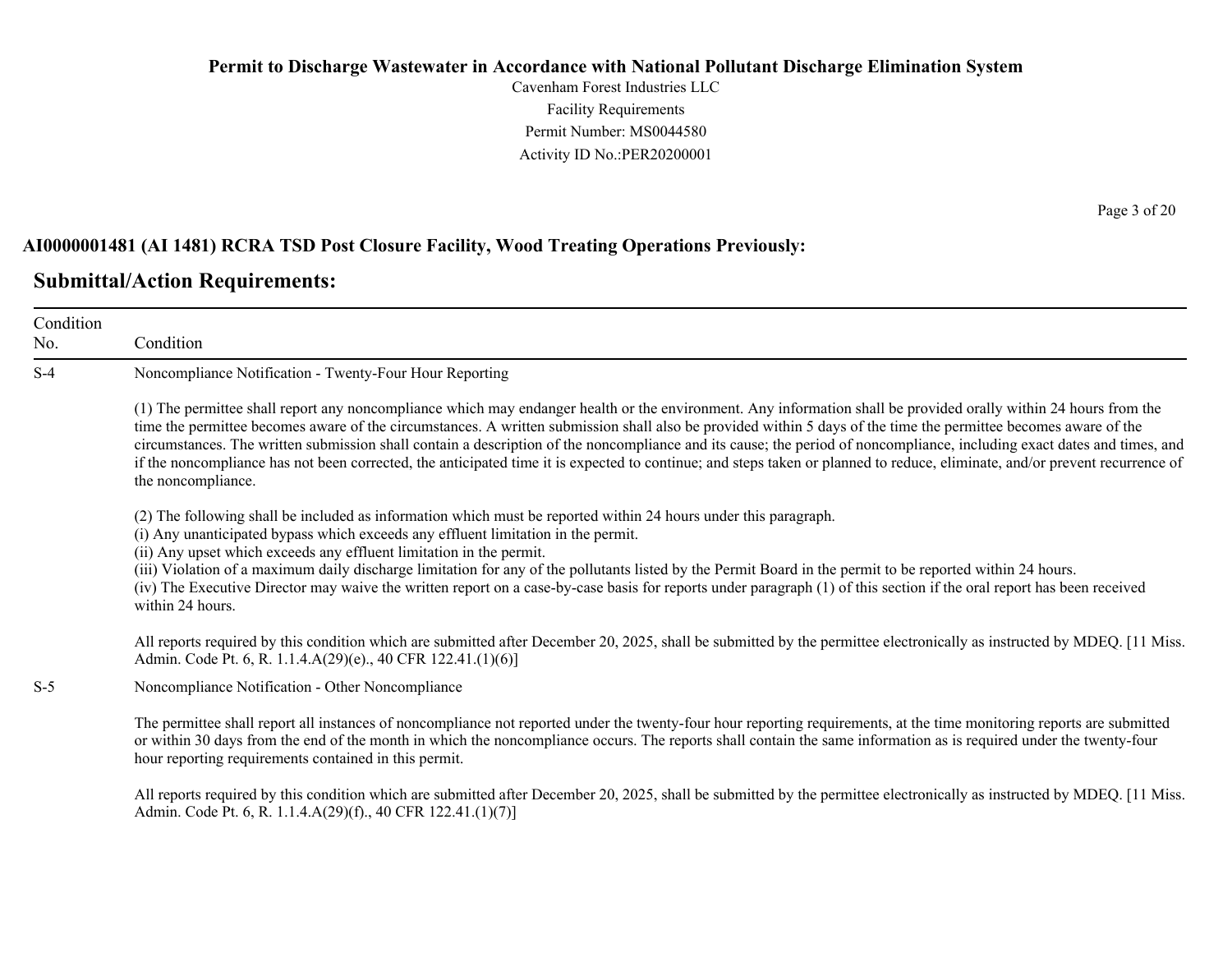Cavenham Forest Industries LLC Facility Requirements Permit Number: MS0044580 Activity ID No.:PER20200001

#### **AI0000001481 (AI 1481) RCRA TSD Post Closure Facility, Wood Treating Operations Previously:**

#### **Submittal/Action Requirements:**

Condition No.

Condition S-6 Noncompliance Notification - Other Information Where the permittee becomes aware that it failed to submit any relevant facts in a permit application, or submitted incorrect information in a permit application or in any report to the Permit Board, it shall promptly submit such facts or information. [11 Miss. Admin. Code Pt. 6, R. 1.1.4.A(29)(g).] S-7 Bypassing -Notice Anticipated bypass-If the permittee knows in advance of the need for a bypass, it shall submit prior notice, if possible at least ten days before the date of the bypass. Unanticipated bypass-The permittee shall submit notice of an unanticipated bypass as required by the twenty-four hour reporting requirements set forth in this permit.

All reports required by this condition which are submitted after December 20, 2025, shall be submitted by the permittee electronically as instructed by MDEQ. [40 CFR  $122.41(m)(3)(i, ii)$ ]

S-8 Expiration of Permit

At least 180 days prior to the expiration date of this permit pursuant to the State law and regulation, the permittee who wishes to continue to operate under this permit shall submit an application to the Permit Board for reissuance. The Permit Board may grant permission to submit an application later than this, but no later than the expiration date of the permit. [11 Miss. Admin. Code Pt. 6, R. 1.1.5.B(1).]

Page 4 of 20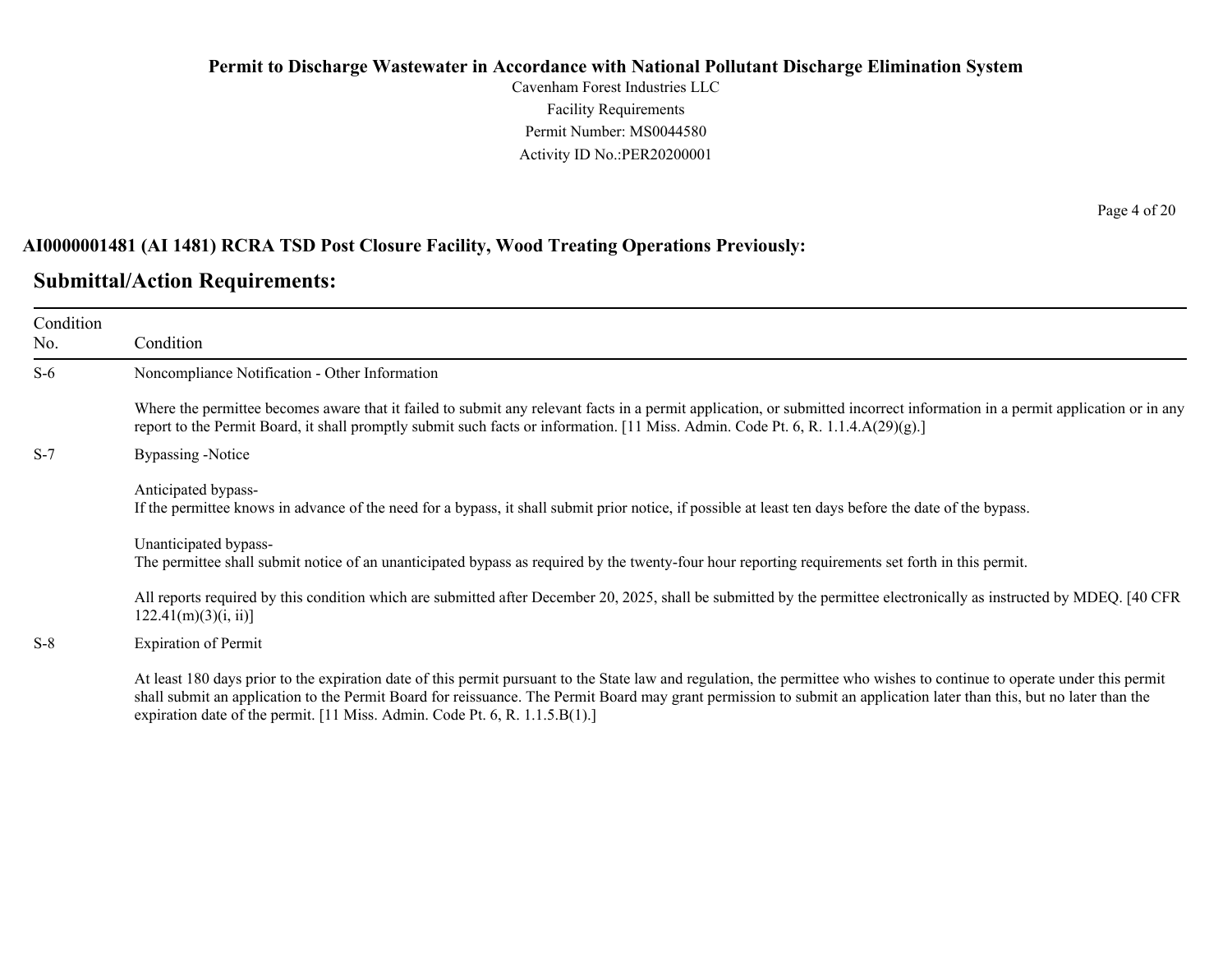Cavenham Forest Industries LLC Facility Requirements Permit Number: MS0044580 Activity ID No.:PER20200001

#### **AI0000001481 (AI 1481) RCRA TSD Post Closure Facility, Wood Treating Operations Previously:**

### **Submittal/Action Requirements:**

| Condition<br>No. | Condition                                                                                                                                                                                                                                                                                                                                       |
|------------------|-------------------------------------------------------------------------------------------------------------------------------------------------------------------------------------------------------------------------------------------------------------------------------------------------------------------------------------------------|
| $S-9$            | Requirements Regarding Cooling and Boiler Water Additives                                                                                                                                                                                                                                                                                       |
|                  | Notification shall be made to the permitting authority in writing not later than sixty (60) days prior to initiating the addition of any chemical product to the cooling water<br>and/or boiler water which is subject to discharge, other than those previously approved and/or used. Such notification should include, but not be limited to: |
|                  | (1) Name and composition of the proposed additive,<br>(2) Proposed discharge concentration,<br>(3) Dosage addition rates,<br>(4) Frequency of use,<br>(5) EPA registration, if applicable, and<br>(6) Aquatic species toxicological data.                                                                                                       |

### **Narrative Requirements:**

### **Definitions:**

| Condition<br>No. | Condition                                                                                                                                                                         |
|------------------|-----------------------------------------------------------------------------------------------------------------------------------------------------------------------------------|
| $T-1$            | Definitions: General                                                                                                                                                              |
|                  | The permittee shall refer to 11 Miss. Admin. Code Pt. 6, R. 1.1.1.A for definitions of any permit term not specified in this permit. [11 Miss. Admin. Code Pt. 6, R.<br>1.1.1.A.] |

Page 5 of 20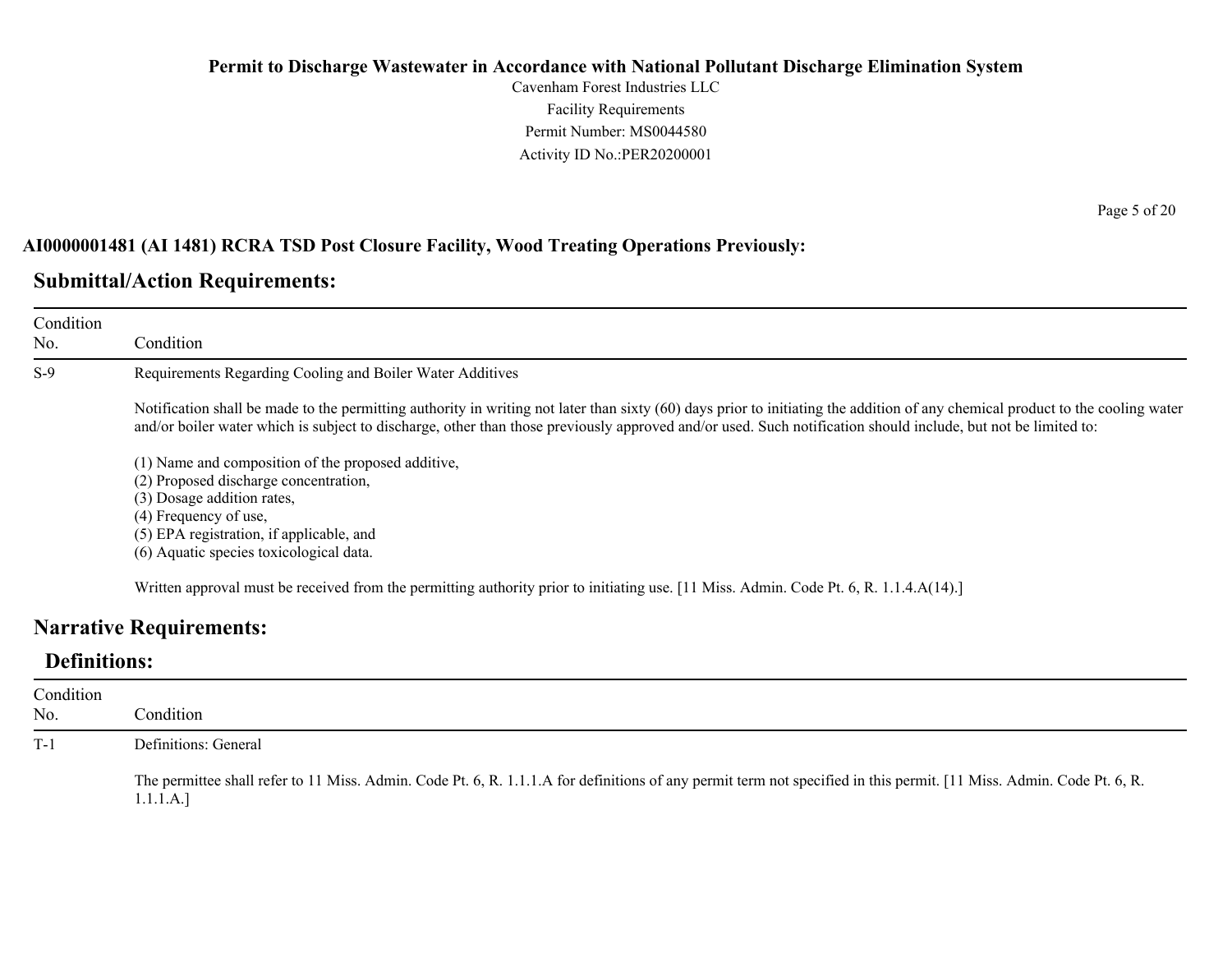Cavenham Forest Industries LLC Facility Requirements Permit Number: MS0044580 Activity ID No.:PER20200001

#### **AI0000001481 (AI 1481) RCRA TSD Post Closure Facility, Wood Treating Operations Previously:**

### **Narrative Requirements:**

| Condition<br>No. | Condition                                                                                                                                                                                                                                                                                                                                                                                                                                                                                                                                                                                   |  |  |
|------------------|---------------------------------------------------------------------------------------------------------------------------------------------------------------------------------------------------------------------------------------------------------------------------------------------------------------------------------------------------------------------------------------------------------------------------------------------------------------------------------------------------------------------------------------------------------------------------------------------|--|--|
| $T-2$            | Definitions: Monthly Average                                                                                                                                                                                                                                                                                                                                                                                                                                                                                                                                                                |  |  |
|                  | "Monthly Average" means the average of "daily discharges" over a calendar month, calculated as the sum of all "daily discharges" measured during a calendar month<br>divided by the number of "daily discharges" measured during the month. The monthly average for E coli bacteria is the geometric mean of "daily discharges" measured<br>during the calendar month. In computing the geometric mean for E coli bacteria, the value one (1) shall be substituted for sample results of zero. [11 Miss. Admin. Code<br>Pt. 6, R. 1.1.1. $A(44)$ .]                                         |  |  |
| $T-3$            | Definitions: Daily Discharge                                                                                                                                                                                                                                                                                                                                                                                                                                                                                                                                                                |  |  |
|                  | "Daily discharge" means the "discharge of a pollutant" measured during a calendar day or any 24-hour period that reasonably represents the calendar day for purposes of<br>sampling. For pollutants with limitations expressed in units of mass, the "daily discharge" is calculated as the total mass of the pollutant discharged over the day. For<br>pollutants with limitations expressed in other units of measurements, the "daily average" is calculated as the average measurement of the discharge of the pollutant over<br>the day. [11 Miss. Admin. Code Pt. 6, R. 1.1.1.A(15).] |  |  |
| $T-4$            | Definitions: Daily Maximum                                                                                                                                                                                                                                                                                                                                                                                                                                                                                                                                                                  |  |  |
|                  | "Daily maximum" means the highest "daily discharge" over a calendar month. [11 Miss. Admin. Code Pt. 6, R. 1.1.1.A(16).]                                                                                                                                                                                                                                                                                                                                                                                                                                                                    |  |  |
| $T-5$            | <b>Definitions: Toxic Pollutants</b>                                                                                                                                                                                                                                                                                                                                                                                                                                                                                                                                                        |  |  |
|                  | "Toxic pollutants" means any pollutant listed as toxic under Section $307(a)(1)$ or, in the case of "sludge use or disposal practices", any pollutant identified in regulations<br>implementing Section 405(d) of the Clean Water Act. [11 Miss. Admin. Code Pt. 6, R. 1.1.1.A(71).]                                                                                                                                                                                                                                                                                                        |  |  |
| $T-6$            | Definitions: Hazardous Substances                                                                                                                                                                                                                                                                                                                                                                                                                                                                                                                                                           |  |  |
|                  | "Hazardous substances" are defined in 40 CFR 116.4. [40 CFR 116.4]                                                                                                                                                                                                                                                                                                                                                                                                                                                                                                                          |  |  |

Page 6 of 20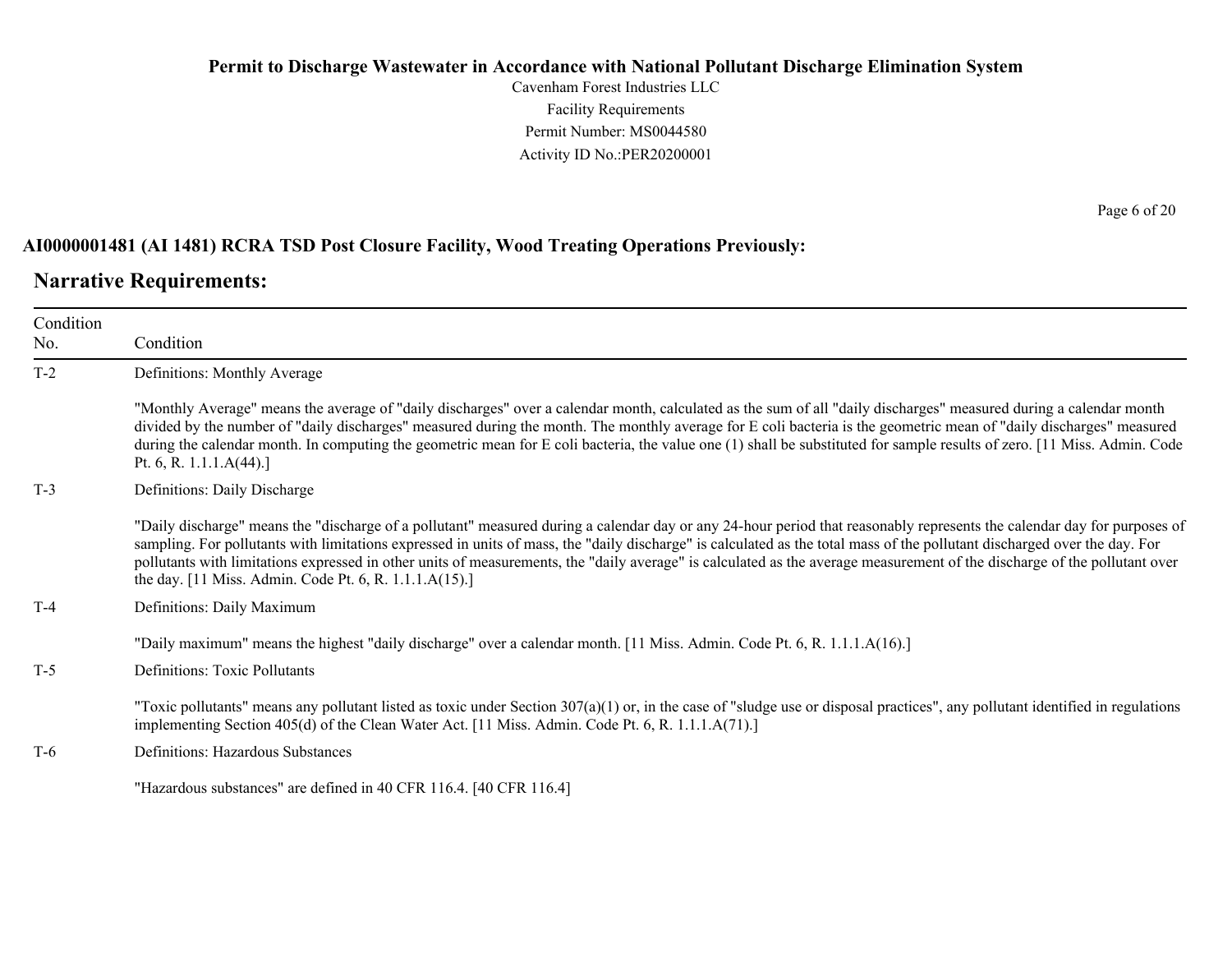Cavenham Forest Industries LLC Facility Requirements Permit Number: MS0044580 Activity ID No.:PER20200001

#### **AI0000001481 (AI 1481) RCRA TSD Post Closure Facility, Wood Treating Operations Previously:**

### **Narrative Requirements:**

| Condition<br>No. | Condition                                                                                                                                                                                                                                                                                                                                                                                                                                                                                                                                                                                                                                                    |  |
|------------------|--------------------------------------------------------------------------------------------------------------------------------------------------------------------------------------------------------------------------------------------------------------------------------------------------------------------------------------------------------------------------------------------------------------------------------------------------------------------------------------------------------------------------------------------------------------------------------------------------------------------------------------------------------------|--|
| $T-7$            | Definitions: Quarterly Average                                                                                                                                                                                                                                                                                                                                                                                                                                                                                                                                                                                                                               |  |
|                  | "Quarterly Average" means the average of "daily discharges" over a three month period, calculated as the sum of all "daily discharges" measured during the quarter<br>divided by the number of "daily discharges" measured during the quarter. The quarterly average for E coli bacteria is the geometric mean of "daily discharges" measured<br>during the quarter. In computing the geometric mean for E coli bacteria, the value one (1) shall be substituted for sample results of zero. [11 Miss. Admin. Code Pt. 6, R.<br>1.1.1.A(61).                                                                                                                 |  |
| $T-8$            | Definitions: Weekly Average                                                                                                                                                                                                                                                                                                                                                                                                                                                                                                                                                                                                                                  |  |
|                  | "Weekly average" means the average of "daily discharges" over a calendar week, calculated as the sum of all "daily discharges" measured during a calendar week<br>divided by the number of "daily discharges" measured during that week. The weekly average for E coli bacteria is the geometric mean of all "daily discharges" measured<br>in a calendar week. In computing the geometric mean for E coli bacteria, one (1) shall be substituted for sample results of zero. For self-monitoring purposes, the value<br>to be reported is the single highest weekly average computed during a calendar month. [11 Miss. Admin. Code Pt. 6, R. 1.1.1.A(86).] |  |
| $T-9$            | Definitions: Quarterly Maximum                                                                                                                                                                                                                                                                                                                                                                                                                                                                                                                                                                                                                               |  |
|                  | "Quarterly Maximum" means the highest "daily discharge" measured over a three-month period. [11 Miss. Admin. Code Pt. 6, R.1.1.1.A(62).]                                                                                                                                                                                                                                                                                                                                                                                                                                                                                                                     |  |
| $T-10$           | Definitions: Maximum Monthly Average                                                                                                                                                                                                                                                                                                                                                                                                                                                                                                                                                                                                                         |  |
|                  | Maximum Monthly Average means the highest "monthly average" over a monitoring period. [40 CFR 122]                                                                                                                                                                                                                                                                                                                                                                                                                                                                                                                                                           |  |
| $T-11$           | Definitions: Yearly Average                                                                                                                                                                                                                                                                                                                                                                                                                                                                                                                                                                                                                                  |  |
|                  | "Yearly Average" means the average of "daily discharges" over a calendar year, calculated as the sum of all "daily discharges" measured during the calendar year divided<br>by the number of "daily discharges" measured during the calendar year. The yearly average for E coli bacteria is the geometric mean of "daily discharges" during the<br>calendar year. In computing the geometric mean for E coli bacteria, the value one (1) shall be substituted for sample results of zero. [11 Miss. Admin. Code Pt. 6,<br>R.1.1.1.A(87).                                                                                                                    |  |

Page 7 of 20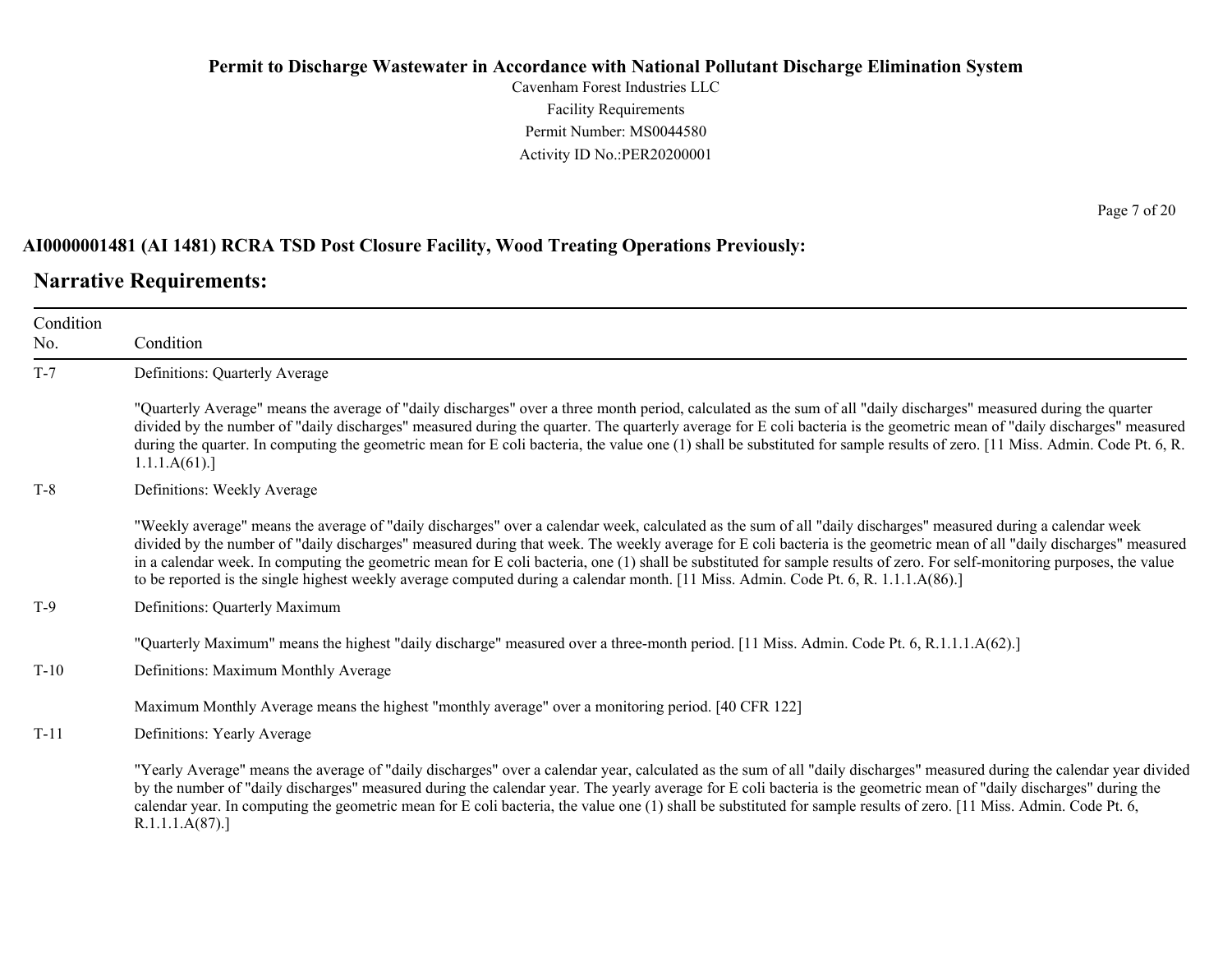Cavenham Forest Industries LLC Facility Requirements Permit Number: MS0044580 Activity ID No.:PER20200001

#### **AI0000001481 (AI 1481) RCRA TSD Post Closure Facility, Wood Treating Operations Previously:**

#### **Narrative Requirements:**

Condition No. Condition T-12 Definitions: Yearly Maximum "Yearly Maximum" means the highest "daily discharge" measured over a calendar year. [11 Miss. Admin. Code Pt. 6, R. 1.1.1.A(88).] T-13 Definitions:"Submitted" means the document is postmarked on or before the applicable deadline, except as otherwise specified. [11 Miss. Admin. Code Pt. 6, R. 1.1.1.A  $(67).$ Condition No. Condition T-14 The permittee shall achieve compliance with the effluent limitations specified for discharge in accordance with the following schedule: Upon Permit Issuance. [11 Miss. Admin. Code Pt. 6, R. 1.1.4.A(9).)] T-15 Within 14 days after either an interim or final date of compliance specified by this permit, the permittee shall provide the Permit Board with written notice of his compliance or noncompliance with the requirements or conditions specified to be completed by that date. [11 Miss. Admin. Code Pt. 6, R. 1.1.4.A(10).] T-16 Representative Sampling Samples and measurements taken as required herein shall be representative of the volume and nature of the monitored wastewater. [11 Miss. Admin. Code Pt. 6, R.  $1.1.4.A(28)(e).$ T-17 Reporting If the results for a given sample analysis are such that any parameter (other than E coli) is not detected at or above the minimum level for the test method used, a value of zero will be used for that sample in calculating an arithmetic mean value for the parameter. If the resulting calculated arithmetic mean value for that reporting period is zero, the permittee shall report "NODI = B" on the DMR. For E coli, a value of 1.0 shall be used in calculating the geometric mean. If the resulting E coli mean value is 1.0, the permittee shall report "NODI = B" on the DMR. For each quantitative sample value that is not detectable, the test method used and the minimum level for that method for that parameter shall be attached to and submitted with the DMR. The permittee shall then be considered in compliance with the appropriate effluent limitation and/or reporting requirement. [11 Miss. Admin. Code Pt. 6, Ch. 1, Subch. 2.]

Page 8 of 20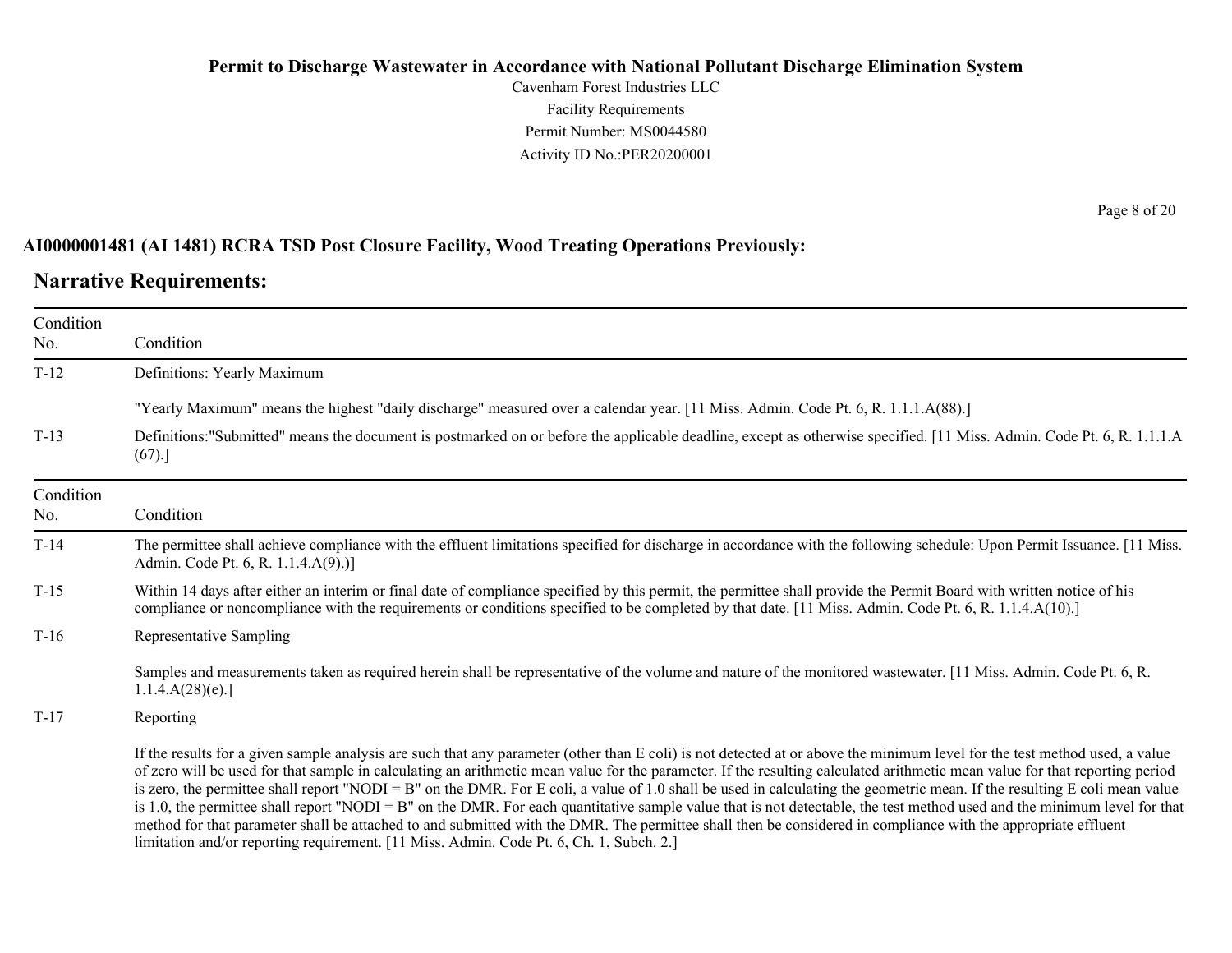Cavenham Forest Industries LLC Facility Requirements Permit Number: MS0044580 Activity ID No.:PER20200001

#### **AI0000001481 (AI 1481) RCRA TSD Post Closure Facility, Wood Treating Operations Previously:**

### **Narrative Requirements:**

| Condition |                                                                                                                                                                                                                                                                                                                                                                                                                                                                                                                                                                                          |  |  |
|-----------|------------------------------------------------------------------------------------------------------------------------------------------------------------------------------------------------------------------------------------------------------------------------------------------------------------------------------------------------------------------------------------------------------------------------------------------------------------------------------------------------------------------------------------------------------------------------------------------|--|--|
| No.       | Condition                                                                                                                                                                                                                                                                                                                                                                                                                                                                                                                                                                                |  |  |
| $T-18$    | Reporting                                                                                                                                                                                                                                                                                                                                                                                                                                                                                                                                                                                |  |  |
|           | If the permittee monitors any pollutant as prescribed in the permit more frequently than required by the permit using test procedures approved under 40 CFR Part 136 or,<br>in the case of sludge use or disposal, approved under 40 CFR Part 136 unless otherwise specified in 40 CFR Part 503, or as specified in the permit, the results of this<br>monitoring shall be included in the calculation and reporting of the data submitted in the DMR or sludge reporting form specified by the Permit Board. [11 Miss. Admin.<br>Code Pt. 6, R. 1.1.4. $A(15)(c)(2)$ .]                 |  |  |
| $T-19$    | Reporting                                                                                                                                                                                                                                                                                                                                                                                                                                                                                                                                                                                |  |  |
|           | Calculations for all limitations which require averaging of measurements shall utilize an arithmetic mean unless otherwise specified by the Permit Board in the permit.<br>[11 Miss. Admin. Code Pt. 6, R. 1.1.4.A(15)(c)(3).]                                                                                                                                                                                                                                                                                                                                                           |  |  |
| $T-20$    | <b>Test Procedures</b>                                                                                                                                                                                                                                                                                                                                                                                                                                                                                                                                                                   |  |  |
|           | Test procedures for the analysis of pollutants shall include those set forth in 40 CFR 136 or alternative procedures approved and/or promulgated by EPA. [11 Miss.]<br>Admin. Code Pt. 6, R. 1.1.4.A(30).]                                                                                                                                                                                                                                                                                                                                                                               |  |  |
| $T-21$    | <b>Records Retention</b>                                                                                                                                                                                                                                                                                                                                                                                                                                                                                                                                                                 |  |  |
|           | All records and results of monitoring activities required by this permit, including calibration and maintenance records, shall be retained by the permittee for a minimum<br>of three (3) years, unless otherwise required or extended by the Permit Board, copies of which shall be furnished to the Department upon request. [11 Miss. Admin.<br>Code Pt. 6, R. 1.1.4.A(29)(a).]                                                                                                                                                                                                       |  |  |
| $T-22$    | <b>Falsifying Reports</b>                                                                                                                                                                                                                                                                                                                                                                                                                                                                                                                                                                |  |  |
|           | Any permittee who falsifies, tampers with, or knowingly renders inaccurate any monitoring device or method required by the Permit Board to be maintained as a<br>condition in a permit, or who alters or falsifies the results obtained by such devices or methods and/or any written report required by or in response to a permit condition,<br>shall be deemed to have violated a permit condition and shall be subject to the penalties provided for a violation of a permit condition pursuant to Section 49-17-43 of<br>the Code. [11 Miss. Admin. Code Pt. 6, R. 1.1.4.A(29)(d).] |  |  |

Page 9 of 20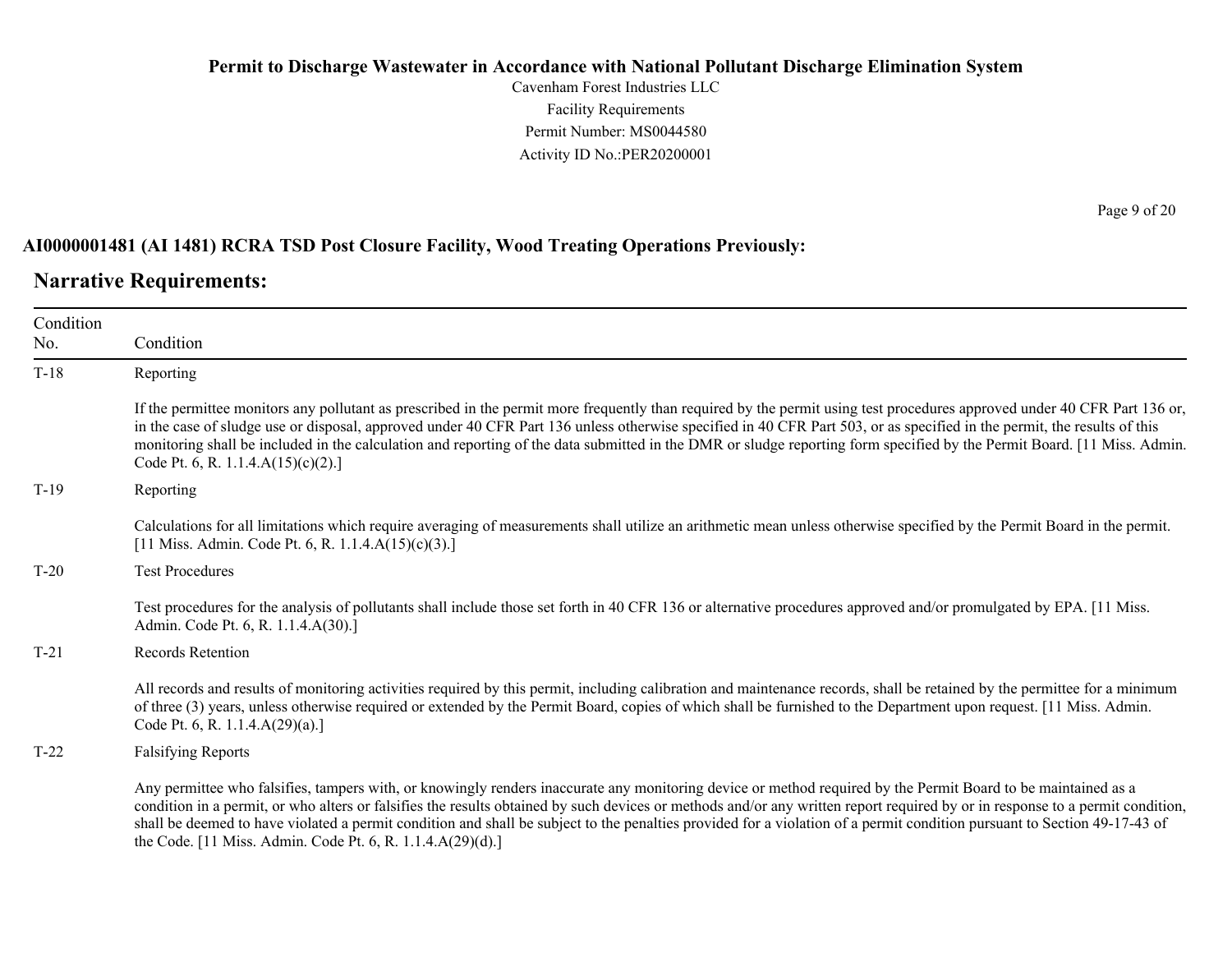Cavenham Forest Industries LLC Facility Requirements Permit Number: MS0044580 Activity ID No.:PER20200001

#### **AI0000001481 (AI 1481) RCRA TSD Post Closure Facility, Wood Treating Operations Previously:**

### **Narrative Requirements:**

Page 10 of 20

| Condition<br>No. | Condition                                                                                                                                                                                                                                                                                                                                                                                                                                                                                                                                                                                                                                                                                                                                                                                                                                                                                                                 |  |  |
|------------------|---------------------------------------------------------------------------------------------------------------------------------------------------------------------------------------------------------------------------------------------------------------------------------------------------------------------------------------------------------------------------------------------------------------------------------------------------------------------------------------------------------------------------------------------------------------------------------------------------------------------------------------------------------------------------------------------------------------------------------------------------------------------------------------------------------------------------------------------------------------------------------------------------------------------------|--|--|
|                  |                                                                                                                                                                                                                                                                                                                                                                                                                                                                                                                                                                                                                                                                                                                                                                                                                                                                                                                           |  |  |
| $T-23$           | Facility Expansion and/or Modification                                                                                                                                                                                                                                                                                                                                                                                                                                                                                                                                                                                                                                                                                                                                                                                                                                                                                    |  |  |
|                  | Any facility expansion, production increases, process modifications, changes in discharge volume or location or other changes in operations or conditions of the<br>permittee which may result in a new or increased discharge of waste, shall be reported to the Permit Board by submission of a new application for a permit pursuant to<br>11 Miss. Admin. Code Pt. 6, R. 1.1.2.A. of the Mississippi Wastewater Regulations, or if the discharge does not violate effluent limitations specified in the permit, by<br>submitting to the Permit Board a notice of a new or increased discharge. [11 Miss. Admin. Code Pt. 6, R. 1.1.2.A.]                                                                                                                                                                                                                                                                              |  |  |
| $T-24$           | Duty to Comply                                                                                                                                                                                                                                                                                                                                                                                                                                                                                                                                                                                                                                                                                                                                                                                                                                                                                                            |  |  |
|                  | The permittee must comply with all conditions of this permit. Any permit noncompliance constitutes a violation of the Clean Water Act and is grounds for enforcement<br>action; for permit termination, revocation and reissuance, or modification; or denial of a permit renewal application. [11 Miss. Admin. Code Pt. 6, R. 1.1.4.A(2).]                                                                                                                                                                                                                                                                                                                                                                                                                                                                                                                                                                               |  |  |
| $T-25$           | Proper Operation, Maintenance and Replacement                                                                                                                                                                                                                                                                                                                                                                                                                                                                                                                                                                                                                                                                                                                                                                                                                                                                             |  |  |
|                  | The permittee shall at all times properly operate, maintain, and when necessary, promptly replace all facilities and systems of collection, treatment and control (and<br>related appurtenances) which are installed or used by the permittee to achieve compliance with the conditions of this permit. Proper operation and maintenance includes<br>adequate laboratory controls and appropriate quality assurance procedures. Proper replacement includes maintaining an adequate inventory of replacement equipment<br>and parts for prompt replacement when necessary to maintain continuous collection and treatment of wastewater. This provision requires the operation of back-up or<br>auxiliary facilities or similar systems that are installed by a permittee only when the operation is necessary to achieve compliance with the conditions of the permit. [11]<br>Miss. Admin. Code Pt. 6, R. 1.1.4.A(18).] |  |  |
| $T-26$           | Duty to Mitigate                                                                                                                                                                                                                                                                                                                                                                                                                                                                                                                                                                                                                                                                                                                                                                                                                                                                                                          |  |  |
|                  | The permittee shall take all reasonable steps to minimize or prevent any discharge or sludge use or disposal in violation of the permit that has a reasonable likelihood of<br>adversely affecting human health or the environment. [11 Miss. Admin. Code Pt. 6, R. 1.1.4.A(19).)]                                                                                                                                                                                                                                                                                                                                                                                                                                                                                                                                                                                                                                        |  |  |
| $T-27$           | <b>Bypassing</b>                                                                                                                                                                                                                                                                                                                                                                                                                                                                                                                                                                                                                                                                                                                                                                                                                                                                                                          |  |  |
|                  | The permittee shall comply with the terms and conditions regarding bypass found in 40 CFR 122.41(m). [40 CFR 122.41(m)]                                                                                                                                                                                                                                                                                                                                                                                                                                                                                                                                                                                                                                                                                                                                                                                                   |  |  |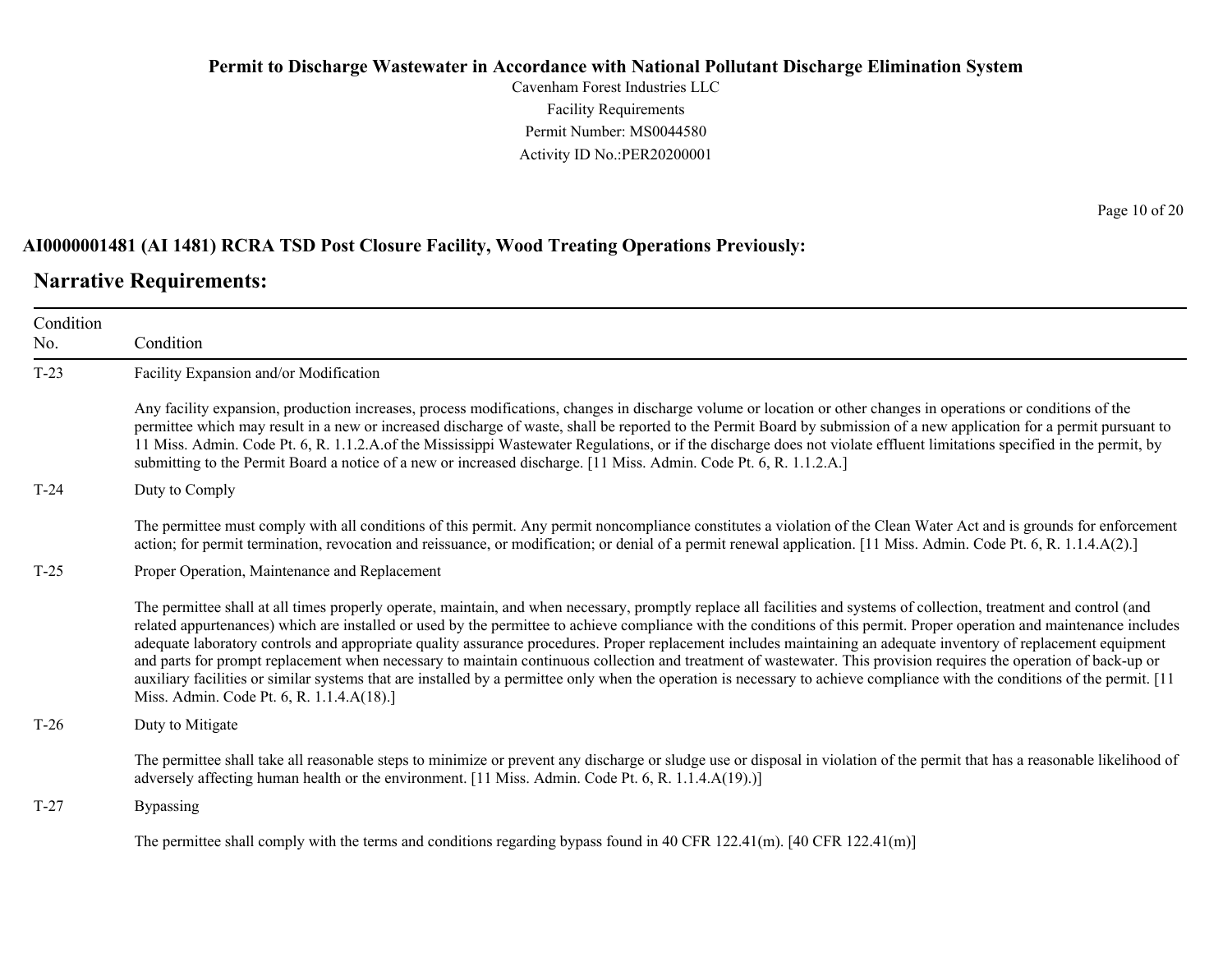Cavenham Forest Industries LLC Facility Requirements Permit Number: MS0044580 Activity ID No.:PER20200001

#### **AI0000001481 (AI 1481) RCRA TSD Post Closure Facility, Wood Treating Operations Previously:**

### **Narrative Requirements:**

Condition No. Condition T-28 Bypassing - Definitions "Bypass" means the intentional diversion of waste streams from any portion of a treatment facility. "Severe property damage" means substantial physical damage to property, damage to the treatment facilities which causes them to become inoperable, or substantial and permanent loss of natural resources which can reasonably be expected to occur in the absence of a bypass. Severe property damage does not mean economic loss caused by delays in production. [40 CFR 122.41(m)] T-29 Bypassing - Bypass not exceeding limitations The permittee may allow any bypass to occur which does not cause effluent limitations to be exceeded, but only if it also is for essential maintenance to assure efficient operation. These bypasses are not subject to the notice and prohibition provisions of the bypass requirements in this permit. [40 CFR 122.41(m)] T-30 Bypassing- Prohibition of Bypass (1) Bypass is prohibited, and the Commission may take enforcement action against a permittee unless: (i) Bypass was unavoidable to prevent loss of life, personal injury, or sever property damage. (ii) There was no feasible alternatives to the bypass, such as the use of auxiliary treatment facilities, retention of untreated wastes, or maintenance during normal periods of equipment downtime. This condition is not satisfied if adequate back-up equipment should have been installed in the exercise of reasonable engineering judgement to prevent a bypass which occurred during normal periods of equipment downtime or preventative maintenance; and (iii) The permittee submitted notices as required under the Twenty-Four Hour reporting requirements set forth in this permit. (2) The Commission may approve an anticipated bypass, after considering its adverse affects, if the Commission determines that it will meet the three conditions listed above in paragraph (1) of this permit condition. [40 CFR 122.41(m)] T-31 Upsets The permittee shall meet the conditions of 40 CFR 122.41(n) regarding "Upsets" and as in the upset requirements of this permit. [11 Miss. Admin. Code Pt. 6, R. 1.1.4.A (27).]

Page 11 of 20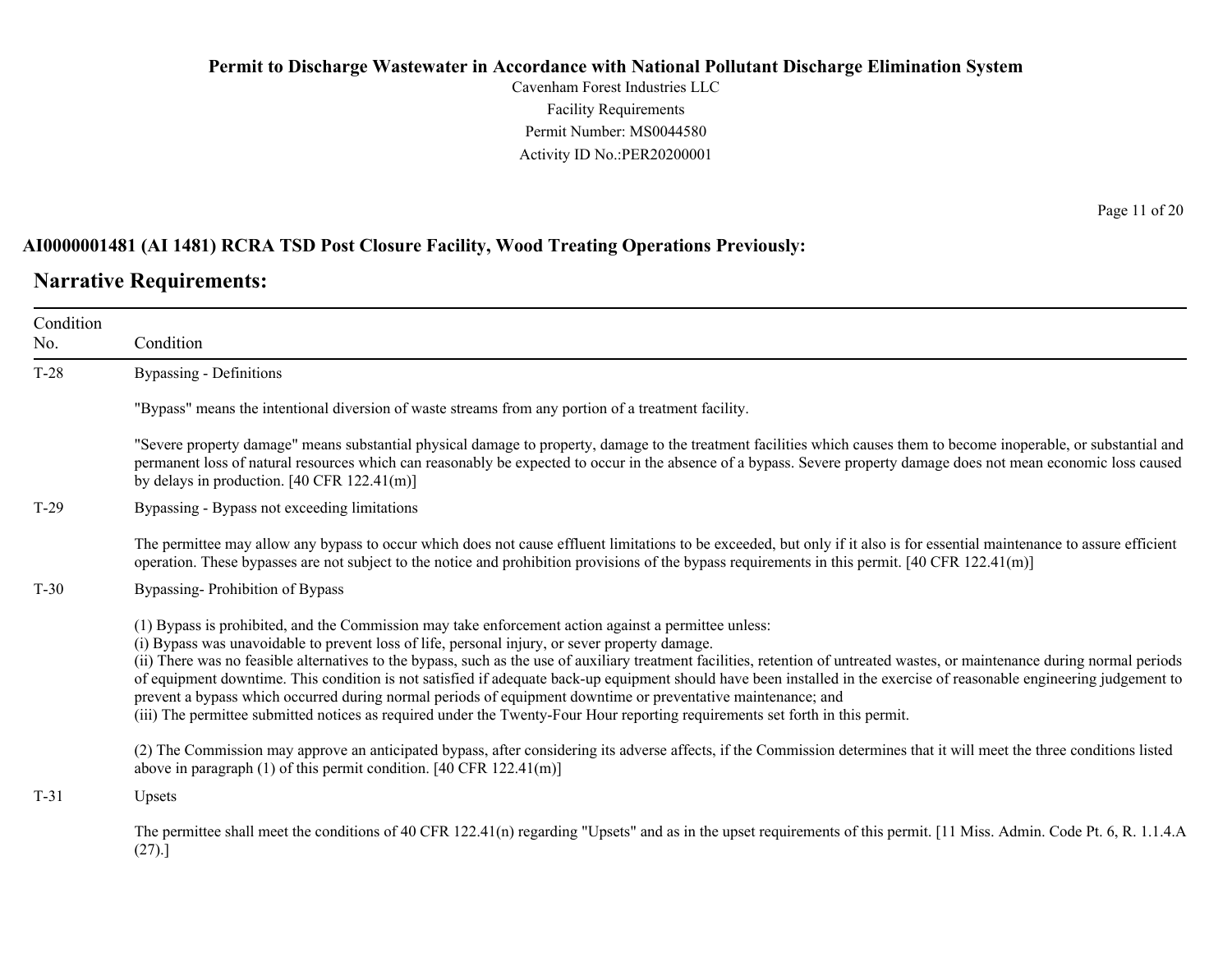Cavenham Forest Industries LLC Facility Requirements Permit Number: MS0044580 Activity ID No.:PER20200001

#### **AI0000001481 (AI 1481) RCRA TSD Post Closure Facility, Wood Treating Operations Previously:**

### **Narrative Requirements:**

| Condition<br>No. | Condition                                                                                                                                                                                                                                                                                                                                                                                                                                                                                                             |  |  |
|------------------|-----------------------------------------------------------------------------------------------------------------------------------------------------------------------------------------------------------------------------------------------------------------------------------------------------------------------------------------------------------------------------------------------------------------------------------------------------------------------------------------------------------------------|--|--|
| $T-32$           | <b>Upsets-Definition</b>                                                                                                                                                                                                                                                                                                                                                                                                                                                                                              |  |  |
|                  | "Upset" means an exceptional incident in which there is unintentional and temporary noncompliance with technology based permit effluent limitations because of<br>factors beyond the reasonable control of the permittee. An upset does not include noncompliance to the extent caused by operational error, improperly designed<br>treatment facilities, inadequate treatment facilities, lack of preventive maintenance, or careless or improper operation. [11 Miss. Admin. Code Pt. 6, R. 1.1.4.A(27).]           |  |  |
| $T-33$           | Upsets - Effect of an Upset                                                                                                                                                                                                                                                                                                                                                                                                                                                                                           |  |  |
|                  | An upset constitutes an affirmative defense to an action brought for noncompliance with such technology based permit effluent limitations if the "conditions necessary<br>for demonstration of upset" requirements of this permit are met. Any determination made during administrative review of claims that noncompliance was caused by<br>upset, and before an action for noncompliance, shall not constitute final administrative action subject to judicial review. [11 Miss. Admin. Code Pt. 6, R.1.1.4.A(27).] |  |  |
| $T-34$           | Upsets - Conditions necessary for demonstration of upset                                                                                                                                                                                                                                                                                                                                                                                                                                                              |  |  |
|                  | A permittee who wishes to establish the affirmative defense of upset shall demonstrate, through properly signed contemporaneous operating logs, or other relevant<br>evidence that:                                                                                                                                                                                                                                                                                                                                   |  |  |
|                  | (1) An upset occurred and that the permittee can identify the cause(s) of the upset;<br>(2) The permitted facility was at the time being properly operated;<br>(3) The permittee submitted notice of the upset as required in 40 CFR $122.41(L)(6)(ii)(B)(24-hour notice of noncompliance)$ ; and<br>(4) The permittee complied with any remedial measures required under 40 CFR 122.41(d) (Duty to Mitigate). [11 Miss. Admin. Code Pt. 6, R.1.1.4.A(27).]                                                           |  |  |
| $T-35$           | Upsets - Burden of proof                                                                                                                                                                                                                                                                                                                                                                                                                                                                                              |  |  |
|                  | In any enforcement proceeding the permittee seeking to establish the occurrence of an upset has the burden of proof. [11 Miss. Admin. Code Pt. 6, R. 1.1.4.A(27).]                                                                                                                                                                                                                                                                                                                                                    |  |  |

Page 12 of 20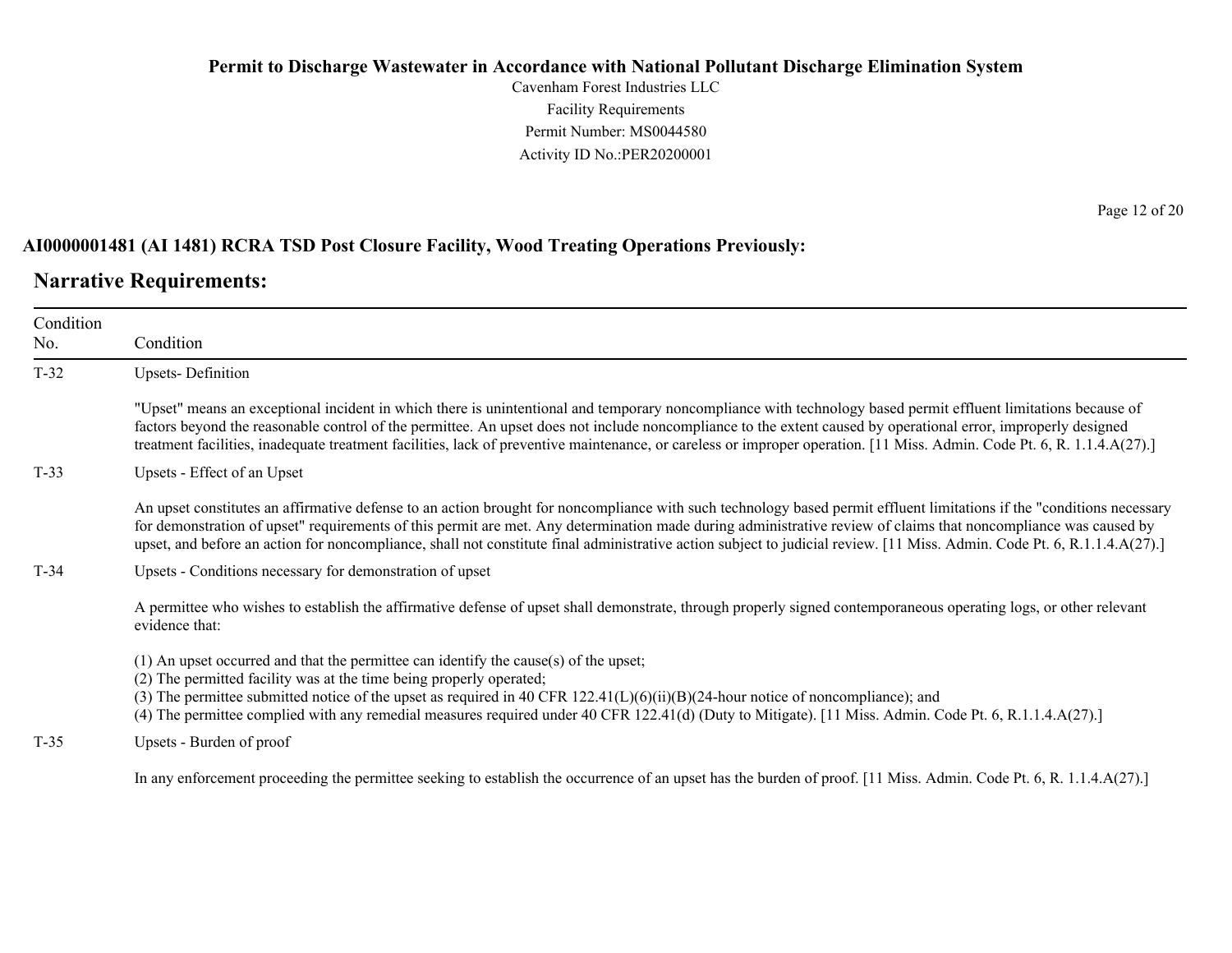Cavenham Forest Industries LLC Facility Requirements Permit Number: MS0044580 Activity ID No.:PER20200001

#### **AI0000001481 (AI 1481) RCRA TSD Post Closure Facility, Wood Treating Operations Previously:**

### **Narrative Requirements:**

Page 13 of 20

| Condition<br>No. | Condition                                                                                                                                                                                                                                                                                                                                                                                                                                                                                                                                                                                                                                  |
|------------------|--------------------------------------------------------------------------------------------------------------------------------------------------------------------------------------------------------------------------------------------------------------------------------------------------------------------------------------------------------------------------------------------------------------------------------------------------------------------------------------------------------------------------------------------------------------------------------------------------------------------------------------------|
| $T-36$           | <b>Removed Substances</b>                                                                                                                                                                                                                                                                                                                                                                                                                                                                                                                                                                                                                  |
|                  | Solids, sludges, filter backwash, or other residuals removed in the course of treatment or control of wastewater shall be disposed of in a manner such as to prevent such<br>materials from entering State waters and in a manner consistent with the Mississippi Solid Waste Disposal Act, the Federal Resource Conservation and Recovery Act,<br>and the Mississippi Water Pollution Control Act. [11 Miss. Admin. Code Pt. 6, R. 1.1.4.A(21).]                                                                                                                                                                                          |
| $T-37$           | <b>Power Failures</b>                                                                                                                                                                                                                                                                                                                                                                                                                                                                                                                                                                                                                      |
|                  | If electric power is required, in order to maintain compliance with the conditions and prohibitions of the permit, the permittee shall either:                                                                                                                                                                                                                                                                                                                                                                                                                                                                                             |
|                  | (1) Provide an alternative power source to operate the wastewater control facilities; or, if such alternative power source is not in existence, and no date for its<br>implementation appears in the permit,<br>(2) Halt, reduce, or otherwise control production and/or all wastewater flows upon reduction, loss, or failure of the primary source of power to the wastewater control<br>facilities. [11 Miss. Admin. Code Pt. 6, R. 1.1.4.A(22).)]                                                                                                                                                                                      |
| $T-38$           | Inspection and Entry                                                                                                                                                                                                                                                                                                                                                                                                                                                                                                                                                                                                                       |
|                  | The permittee shall allow any authorized Commission representative to enter the permittee's premises at any reasonable time, to have access to and copy any applicable<br>records, to inspect process facilities, treatment works, monitoring methods or equipment or to take samples, as authorized by Section 49-17-21 of the Code. In the event<br>of investigation during an emergency response action, a reasonable time shall be any time of the day or night. Follow-up investigations subsequent to the conclusion of<br>the emergency event shall be conducted at reasonable times. [11 Miss. Admin. Code Pt. 6, R. 1.1.4.A(17).] |
| $T-39$           | Transfer of Ownership or Control                                                                                                                                                                                                                                                                                                                                                                                                                                                                                                                                                                                                           |
|                  | This permit is not transferable to any person without proper modification of this permit following procedures found in [11 Miss. Admin. Code Pt. 6, R. 1.1.5.C.]                                                                                                                                                                                                                                                                                                                                                                                                                                                                           |
| $T-40$           | <b>Signatory Requirements</b>                                                                                                                                                                                                                                                                                                                                                                                                                                                                                                                                                                                                              |
|                  | All applications, reports, or information submitted to the Permit Board shall be signed and certified. [11 Miss. Admin. Code Pt. 6, R. 1.1.2.C.]                                                                                                                                                                                                                                                                                                                                                                                                                                                                                           |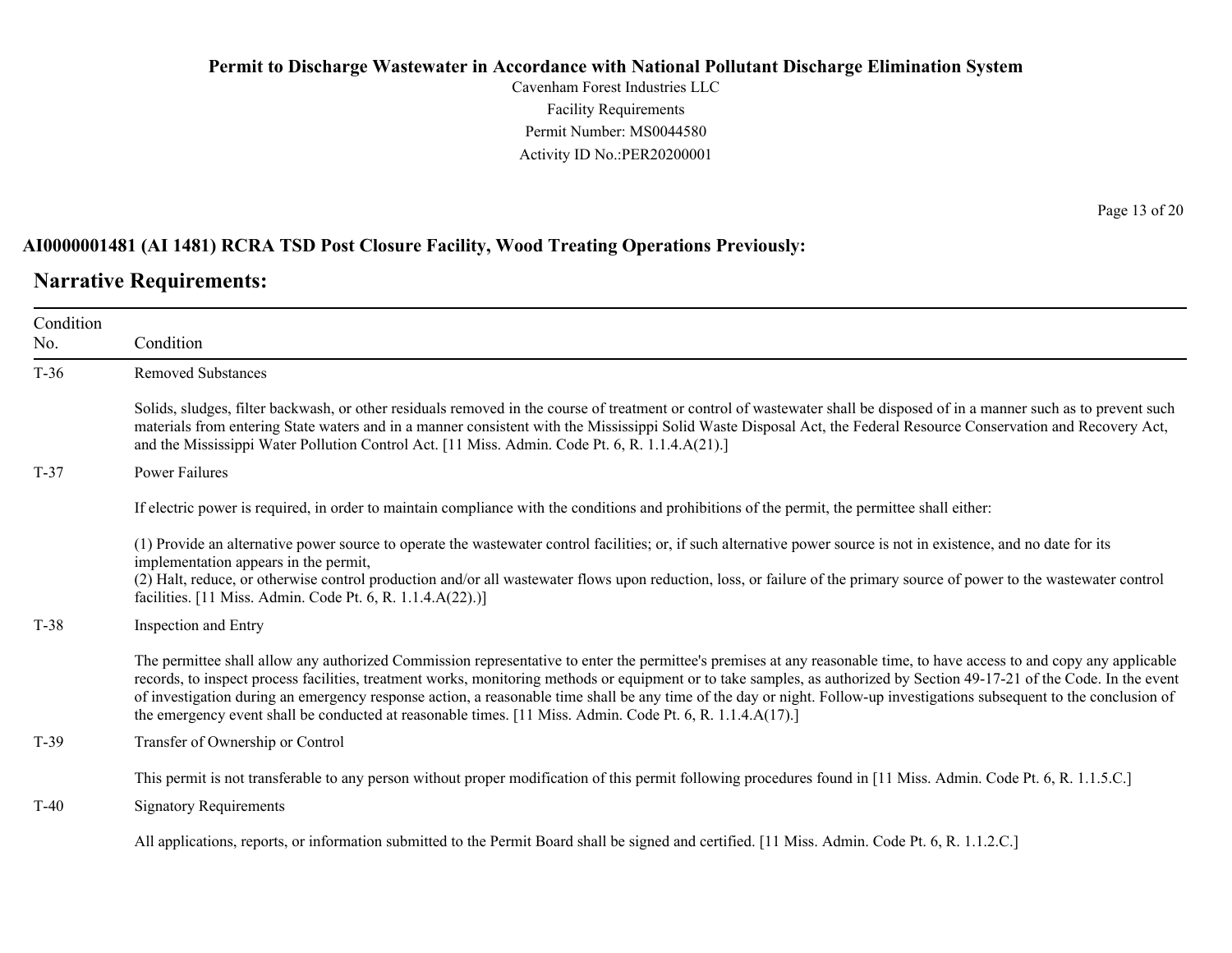Cavenham Forest Industries LLC Facility Requirements Permit Number: MS0044580 Activity ID No.:PER20200001

#### **AI0000001481 (AI 1481) RCRA TSD Post Closure Facility, Wood Treating Operations Previously:**

### **Narrative Requirements:**

Condition No. Condition T-41 Signatory Requirements - Application Signatures All permit applications shall be signed as follows: (1) For a corporation: by a responsible corporate officer. For the purpose of this Section, a responsible corporate officer means: (i) a president, secretary, treasurer or vice president of the corporation in charge of a principal business function, or any other person who performs similar policy - or decision-making function for the corporation, or (ii) the manager of one or more manufacturing, production, or operating facilities provided, the manager is authorized to make management decisions which govern the operation of the regulated facility including having the explicit or implicit duty of making major capital investment recommendations, and initiating and directing other comprehensive measures to assure long term environmental compliance with environmental laws and regulations; the manager can ensure that the necessary systems are established or actions taken to gather complete and accurate information for permit application requirements; and where authority to sign documents has been assigned or delegated to the manager in accordance with corporate procedures. (2) For a partnership or sole proprietorship: by a general partner or the proprietor, respectively; or (3) For a municipality, State, Federal, or other public agency: by either a principal executive officer or ranking elected official. [11 Miss. Admin. Code Pt. 6, R. 1.1.2.C.] T-42 Signatory Requirements -Reports and Other Information All reports required by the permit and other information requested by the Permit Board shall be signed by a person described by the application signature requirements in this permit or by a duly authorized representative of that person. A person is a duly authorized representative only if: (1) The authorization is made in writing by a person described by the application signature requirements; (2) The authorization specifies either an individual or a position having responsibility for the overall operation of the regulated facility or activity, such as the position of plant manager, operator of a well or a well field, superintendent, position having overall responsibility for environmental matters for the company. (A duly authorized

representative may thus be either a named individual or any individual occupying a named position.); and

(3) The written authorization is submitted to the Permit Board. [11 Miss. Admin. Code Pt. 6, R. 1.1.2.C.]

Page 14 of 20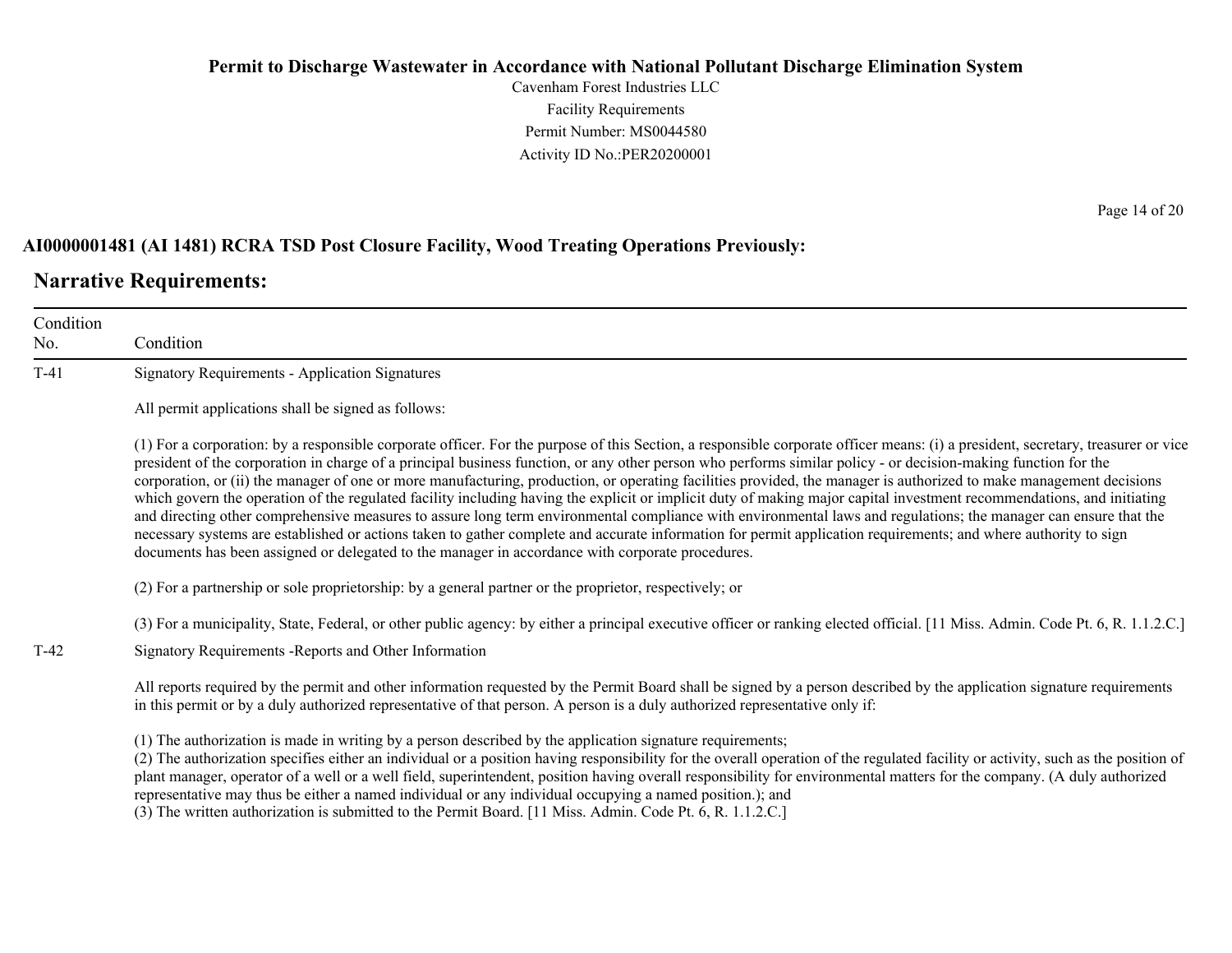Cavenham Forest Industries LLC Facility Requirements Permit Number: MS0044580 Activity ID No.:PER20200001

#### **AI0000001481 (AI 1481) RCRA TSD Post Closure Facility, Wood Treating Operations Previously:**

#### **Narrative Requirements:**

Condition No. Condition T-43 Signatory Requirements - Changes to Authorization If an authorization under the signatory requirements of this permit is no longer accurate because a different individual or position has responsibility for the overall operation of the facility, a new authorization satisfying the signatory requirements of this permit must be submitted to the Permit Board prior to or together with any reports, information, or applications. [11 Miss. Admin. Code Pt. 6, R. 1.1.2.C.] T-44 Signatory Requirements - Certification Any person signing a document under the signatory requirements stated in this permit shall make the following certification: "I certify under penalty of law that this document and all attachments were prepared under the direction or supervision in accordance with a system designed to assure that qualified personnel properly gather and evaluate the information submitted. Based on my inquiry of the person or persons who manage the system, or those persons directly responsible for gathering the information, the information submitted is, to the best of my knowledge and belief, true, accurate, and complete. I am aware that there are significant penalties for submitting false information, including the possibility of fine and imprisonment for knowing violations." [11 Miss. Admin. Code Pt. 6, R. 1.1.2.C.] T-45 Availability of Records Except for information deemed to be confidential under the Mississippi Code Ann. 49-17-39 and 40 CFR 123.41, file information relating to this permit shall be made available for public inspection and copying during normal business hours at the office of the Department of Environmental Quality in Jackson, Mississippi. Written request must be provided in accordance with policies developed by the Commission and must state, specifically, records proposed for review, date proposed for review and copying requirements. [11 Miss. Admin. Code Pt. 6, R. 1.1.3.E.] T-46 Duty to Provide Information The permittee shall furnish to the Permit Board within a reasonable time any relevant information which the Permit Board may request to determine whether cause exists for modifying, revoking and reissuing, or terminating the permit, or to determine compliance with the permit. The permittee shall also furnish to the Permit Board upon request, copies of records required to be kept by the permit. [11 Miss. Admin. Code Pt. 6, R. 1.1.4.A(16).]

Page 15 of 20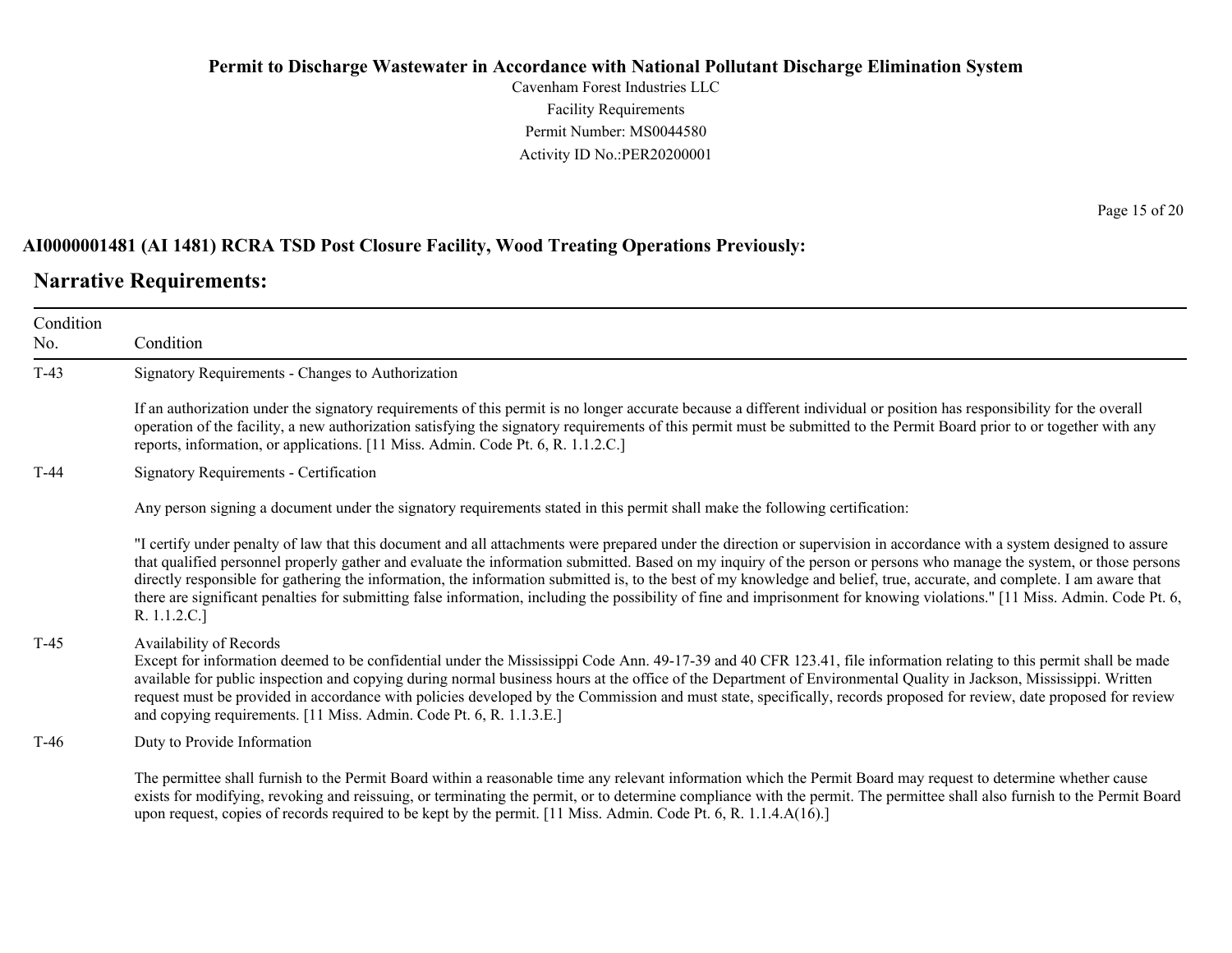Cavenham Forest Industries LLC Facility Requirements Permit Number: MS0044580 Activity ID No.:PER20200001

Page 16 of 20

#### **AI0000001481 (AI 1481) RCRA TSD Post Closure Facility, Wood Treating Operations Previously:**

### **Narrative Requirements:**

| Condition<br>No. | Condition                                                                                                                                                                                                                                                                                                                                                                                                                                                                                                                                                                                                                                                                            |
|------------------|--------------------------------------------------------------------------------------------------------------------------------------------------------------------------------------------------------------------------------------------------------------------------------------------------------------------------------------------------------------------------------------------------------------------------------------------------------------------------------------------------------------------------------------------------------------------------------------------------------------------------------------------------------------------------------------|
| $T-47$           | <b>Toxic Pollutants</b>                                                                                                                                                                                                                                                                                                                                                                                                                                                                                                                                                                                                                                                              |
|                  | The permittee shall comply with any toxic effluent standard or prohibition (including any schedule of compliance specified in such effluent standard or prohibition)<br>established under Section 307(a) of the Federal Water Pollution Control Act. [11 Miss. Admin. Code Pt. 6, R. 1.1.4.A(26).]                                                                                                                                                                                                                                                                                                                                                                                   |
| $T-48$           | Toxic Pollutants Notification Requirements                                                                                                                                                                                                                                                                                                                                                                                                                                                                                                                                                                                                                                           |
|                  | The permittee shall comply with the applicable provisions of 40 CFR 122.42. [11 Miss. Admin. Code Pt. 6, R. 1.1.4.A(26).]                                                                                                                                                                                                                                                                                                                                                                                                                                                                                                                                                            |
| $T-49$           | Civil and Criminal Liability                                                                                                                                                                                                                                                                                                                                                                                                                                                                                                                                                                                                                                                         |
|                  | (1) Any person who violates a term, condition or schedule of compliance contained within this permit or the Mississippi Water Pollution Control Law is subject to the<br>actions defined by law.<br>(2) Except as provided in permit conditions on "Bypassing" and "Upsets", nothing in this permit shall be construed to relieve the permittee from civil or criminal<br>penalties for noncompliance.<br>(3) It shall not be the defense of the permittee in an enforcement action that it would have been necessary to halt or reduce the permitted activity in order to maintain<br>compliance with the conditions of this permit. [11 Miss. Admin. Code Pt. 6, R. 1.1.4.A(24).)] |
| $T-50$           | Oil and Hazardous Substance Liability                                                                                                                                                                                                                                                                                                                                                                                                                                                                                                                                                                                                                                                |
|                  | Nothing in this permit shall be construed to preclude the institution of any legal action or relieve the permittee from any responsibilities, liabilities, or penalties to which<br>the permittee is or may be subject to under Section 311 of the Federal Water Pollution Control Act and applicable provisions under Mississippi Law pertaining to<br>transportation, storage, treatment, or spillage of oil or hazardous substances. [11 Miss. Admin. Code Pt. 6, R. 1.1.4.A(23).]                                                                                                                                                                                                |
| $T-51$           | <b>Property Rights</b>                                                                                                                                                                                                                                                                                                                                                                                                                                                                                                                                                                                                                                                               |
|                  | The issuance of this permit does not convey any property rights in either real or personal property, or any exclusive privileges, nor does it authorize any injury to private<br>property or any invasion of personal rights, nor any infringement of Federal, State, or local laws or regulations. [11 Miss. Admin. Code Pt. 6, R. 1.1.5.                                                                                                                                                                                                                                                                                                                                           |

E.]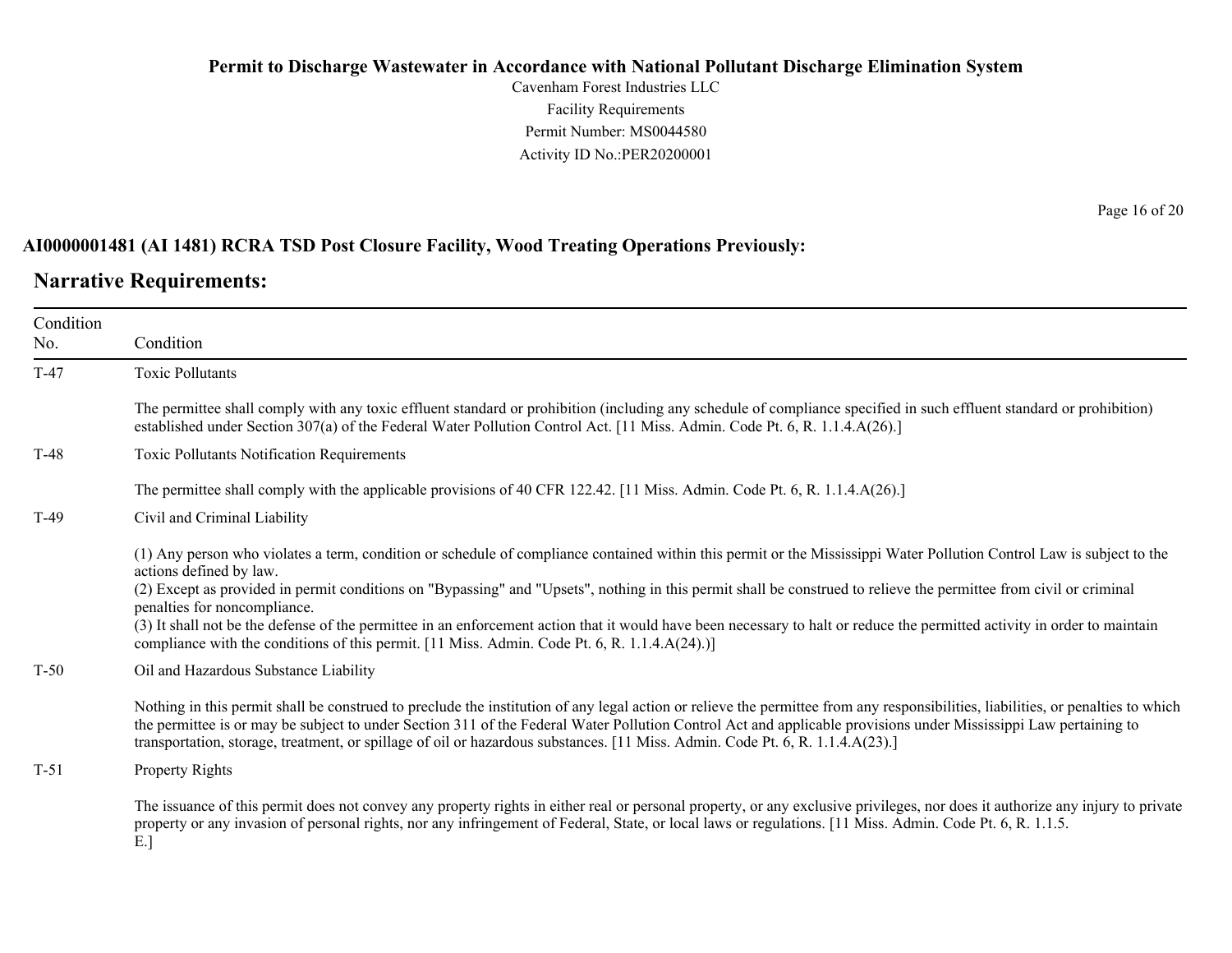Cavenham Forest Industries LLC Facility Requirements Permit Number: MS0044580 Activity ID No.:PER20200001

#### **AI0000001481 (AI 1481) RCRA TSD Post Closure Facility, Wood Treating Operations Previously:**

# **Narrative Requirements:**

| Condition<br>No. | Condition                                                                                                                                                                                                                                                                                                                                                                                                                                                                                                                                                                                                                                                                                                                                                                                                                                                                                 |  |
|------------------|-------------------------------------------------------------------------------------------------------------------------------------------------------------------------------------------------------------------------------------------------------------------------------------------------------------------------------------------------------------------------------------------------------------------------------------------------------------------------------------------------------------------------------------------------------------------------------------------------------------------------------------------------------------------------------------------------------------------------------------------------------------------------------------------------------------------------------------------------------------------------------------------|--|
| $T-52$           | Severability                                                                                                                                                                                                                                                                                                                                                                                                                                                                                                                                                                                                                                                                                                                                                                                                                                                                              |  |
|                  | The provisions of this permit are severable. If any provision of this permit, or the application of any provision of this permit to any circumstances, is challenged or held<br>invalid, the validity of the remaining permit provisions and/or portions thereof or their application to other persons or sets of circumstances, shall not be affected thereby.<br>[11 Miss. Admin. Code Pt. 6, R. 1.1.4.A(25).]                                                                                                                                                                                                                                                                                                                                                                                                                                                                          |  |
| $T-53$           | Protection of Confidential Information                                                                                                                                                                                                                                                                                                                                                                                                                                                                                                                                                                                                                                                                                                                                                                                                                                                    |  |
|                  | (1) Pursuant to Miss. Code Ann. '49-17-39 and 40 CFR 123.41, the Permit Board shall make available to the public all information contained on any form and all public<br>comments on such information. Effluent data and information concerning air or water quality shall also be made available to the public. Information that is determined<br>by the Commission to be trade secrets shall not be disclosed to the public without prior consent of the source of such information. When a claim of confidentiality is<br>made by a person in accordance with the provisions of Miss. Code Ann. '49-17-39, a recommendation on the questions of confidentiality shall be made by the<br>Commission and forwarded to the Regional Administrator (or his/her designee) of EPA for his concurrence in such determination of confidentiality. [11 Miss. Admin.<br>Code Pt. 6, R. 1.1.3.F.] |  |
| $T-54$           | Protection of Confidential Information-continued                                                                                                                                                                                                                                                                                                                                                                                                                                                                                                                                                                                                                                                                                                                                                                                                                                          |  |
|                  | (2) A copy of a State, UIC, or NPDES permit application, public notice, fact sheet, draft permit and other forms relating thereto, including written public comment and<br>other reports, files and information relating to the application not classified as confidential information by the Commission pursuant to part (1) of this requirement, shall<br>be available for public inspection and copying during normal business hours at the office of the Department in Jackson, Mississippi. [11 Miss. Admin. Code Pt. 6, R.                                                                                                                                                                                                                                                                                                                                                          |  |

1.1.3.F.]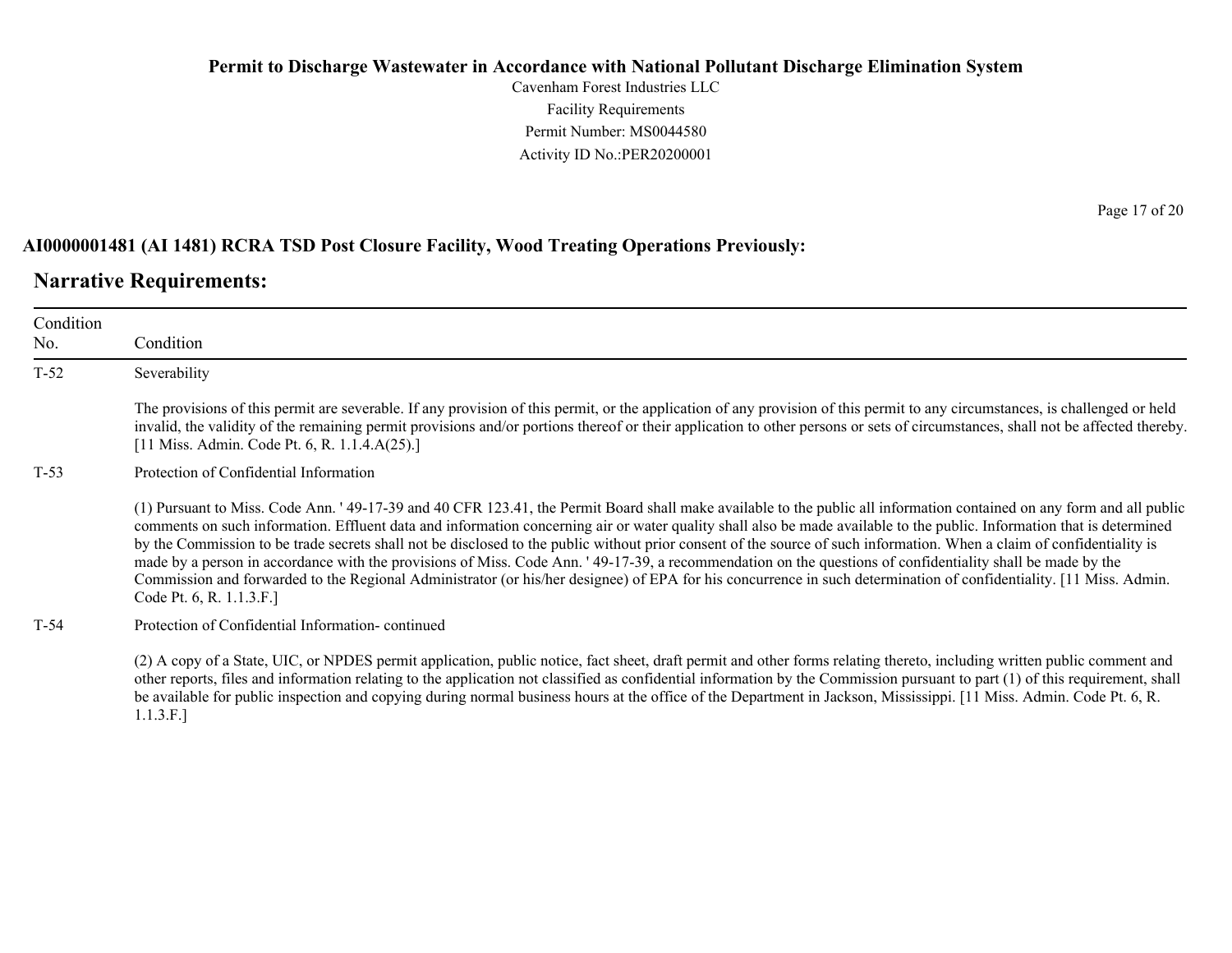Cavenham Forest Industries LLC Facility Requirements Permit Number: MS0044580 Activity ID No.:PER20200001

#### **AI0000001481 (AI 1481) RCRA TSD Post Closure Facility, Wood Treating Operations Previously:**

#### **Narrative Requirements:**

No.

Condition Condition T-55 Protection of Confidential Information- continued (3) Upon determination by the Commission that information submitted by a permit applicant is entitled to protection against disclosure as trade secrets, the information shall be so labeled and otherwise handled as confidential. Copies of the information and a notice of the Commission's action shall be forwarded to the Regional Administrator (or his/her designee). In making its determination of entitlement to protection as a trade secret, the Commission shall follow the procedure set forth in Miss. Code Ann. ' 49-17-39. In the event the Commission denies the claim of confidentiality, the applicant shall have, upon notification thereof, the right to appeal the Commission's determination in the same manner provided for other orders of the Commission. No disclosure, except to EPA, shall be allowed until any appeal from the determination of the Commission is completed. [11 Miss. Admin. Code Pt. 6, R. 1.1.3.F.] T-56 Spill Prevention and Best Management Plans Any permittee which has above ground bulk storage capacity, of more than 1320 gallons or any single container with a capacity greater than 660 gallons, of materials and/or liquids (including but not limited to, all raw, finished and/or waste material) with chronic or acute potential for pollution impact on waters of the State and not subject to Mississippi Hazardous Waste Management Regulations or 40 CFR 112 (Oil Pollution Prevention) regulations shall provide secondary containment as found in 40 CFR 112 or equivalent protective measures such as trenches or waterways which would conduct any tank releases to a permitted treatment system or sufficient equalization or treatment capacity needed to prevent chronic/acute pollution impact. [11 Miss. Admin. Code Pt. 6, R. 1.1.4.A(12)(a).] T-57 Reopener Clause This permit shall be modified, or alternately, revoked and reissued, to comply with any applicable effluent standard, limitation or storm water regulation issued or approved under Section  $301(b)(2)(C)$ , and  $(D)$ ,  $304(b)(2)$ ,  $307(a)(2)$  and  $402(p)$  of the Federal Water Pollution Control Act if the effluent standard, limitation or regulation so issued or approved: 1. Contains different conditions or is otherwise more stringent than any effluent limitation in the permit; or 2. Controls any pollutant not limited in the permit.

3. This permit shall be modified to reflect any additional or otherwise more stringent limitations and additional monitoring as determined to be necessary by the results of a Completed TMDL. [11 Miss. Admin. Code Pt. 6, R. 1.1.4.F(1).]

Page 18 of 20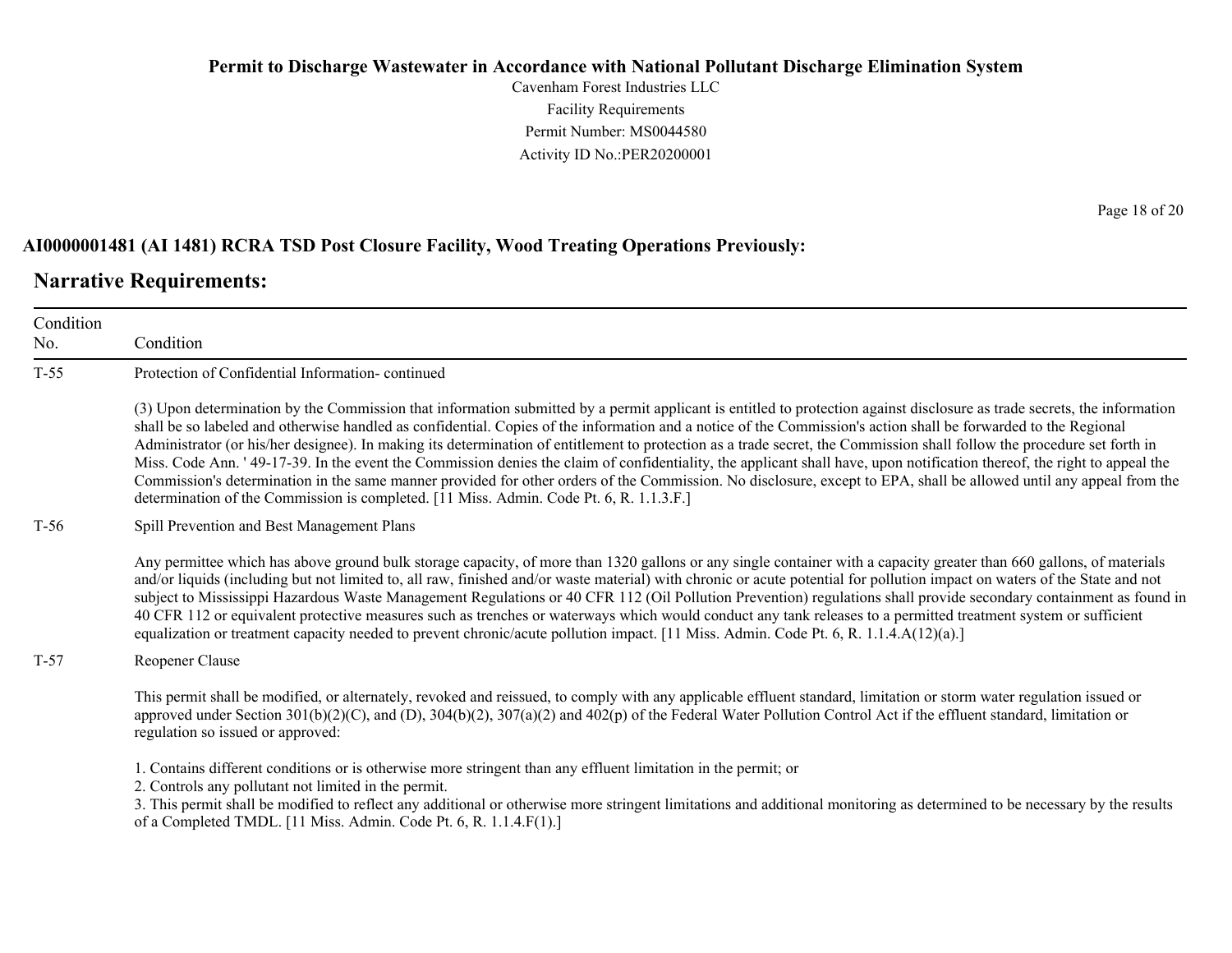Cavenham Forest Industries LLC Facility Requirements Permit Number: MS0044580 Activity ID No.:PER20200001

#### **AI0000001481 (AI 1481) RCRA TSD Post Closure Facility, Wood Treating Operations Previously:**

### **Narrative Requirements:**

| Condition<br>No. | Condition                                                                                                                                                                                                                                                                                                                                                                                                                                                                                                                                                                                                                                                                                                                                                                                                                                                                                                                                          |
|------------------|----------------------------------------------------------------------------------------------------------------------------------------------------------------------------------------------------------------------------------------------------------------------------------------------------------------------------------------------------------------------------------------------------------------------------------------------------------------------------------------------------------------------------------------------------------------------------------------------------------------------------------------------------------------------------------------------------------------------------------------------------------------------------------------------------------------------------------------------------------------------------------------------------------------------------------------------------|
| $T-58$           | Closure Requirements                                                                                                                                                                                                                                                                                                                                                                                                                                                                                                                                                                                                                                                                                                                                                                                                                                                                                                                               |
|                  | Should the permittee decide to permanently close and abandon the premises upon which it operates, it shall provide a Closure Plan to the Permit Board no later than 90<br>days prior to doing so. This Closure Plan shall address how and when all manufactured products, by-products, raw materials, stored chemicals, and solid and liquid<br>waste and residues will be removed from the premises or permanently disposed of on site such that no potential environmental hazard to the waters of the State will be<br>presented. Closure plan(s) submitted to and approved by Mississippi Department of Environmental Quality for compliance with other environmental regulations will<br>satisfy the closure requirements for those items specifically addressed in the closure plan(s) as long as the closure does not present a potential for environmental hazard<br>to waters of the State. [11 Miss. Admin. Code Pt. 6, R. 1.1.4.A(11).] |
| $T-59$           | Permit Actions                                                                                                                                                                                                                                                                                                                                                                                                                                                                                                                                                                                                                                                                                                                                                                                                                                                                                                                                     |

The permit may be modified, revoked and reissued, or terminated for cause. The filing of a request by the permittee for a permit modification, revocation and reissuance, or termination, or a modification of planned changes or anticipated noncompliance, does not stay any permit condition. [11 Miss. Admin. Code Pt. 6, R. 1.1.5.C(5).]

Page 19 of 20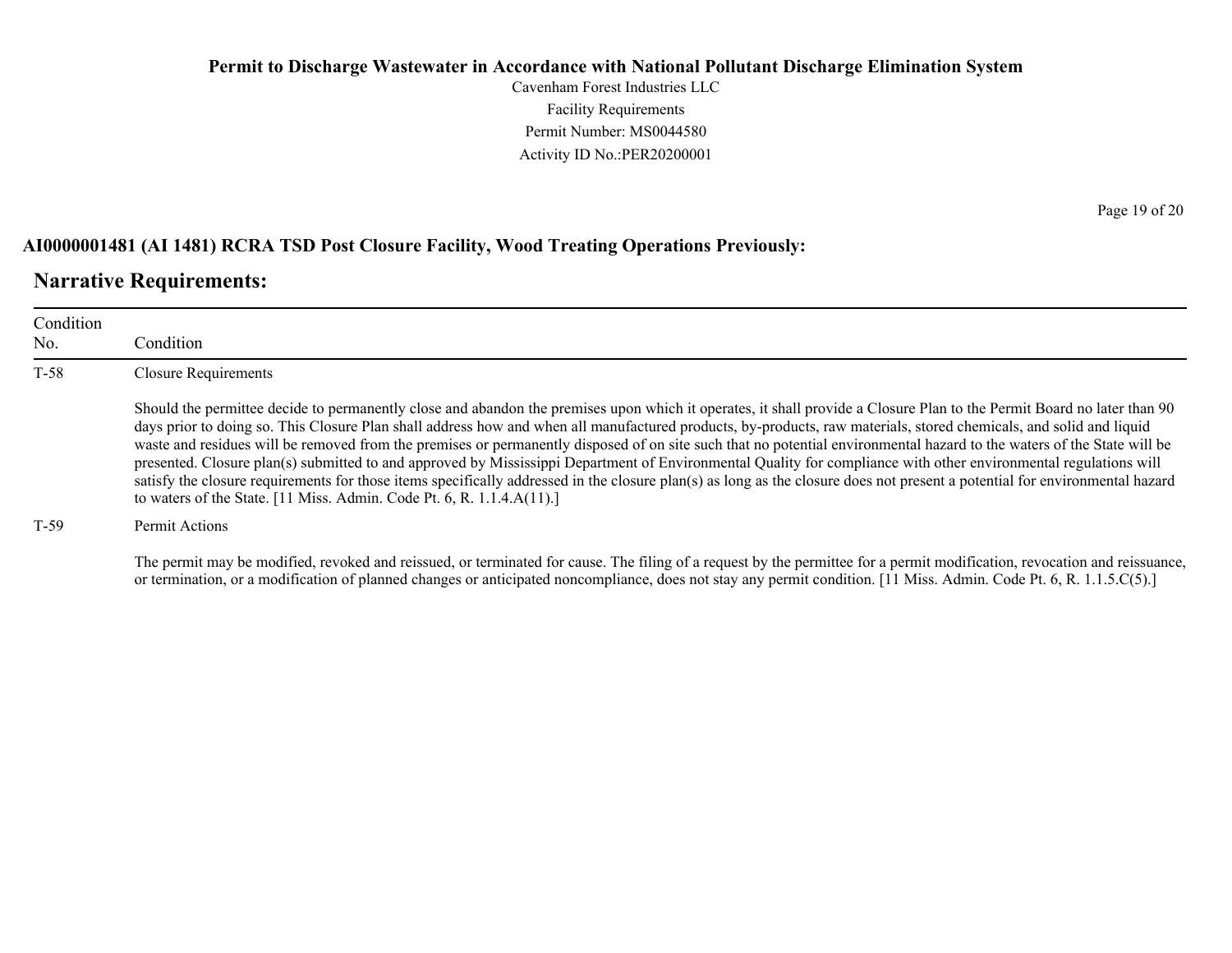Cavenham Forest Industries LLC Facility Requirements Permit Number: MS0044580 Activity ID No.:PER20200001

Page 20 of 20

#### **RPNT0000000001 (MS0044580-001) Outfall 001 (Treated Groundwater, Treated Stormwater, and Treated Sanitary Wastewater):**

### **Limitation Requirements:**

| Condition<br>No. | Parameter | Condition                                                                                                                                                                                                                                                                                                                                                                                                                                              |
|------------------|-----------|--------------------------------------------------------------------------------------------------------------------------------------------------------------------------------------------------------------------------------------------------------------------------------------------------------------------------------------------------------------------------------------------------------------------------------------------------------|
| $L-1$            |           | The limits for Benzo(a)Anthracene, Benzo(a)Pyrene, Ideno(1,2,3-cd) Pyrene, and Benzo(b) Flouranthene are Minimum<br>Quantitation Levels (MQL's). The Permittee shall use equally sensitive EPA-approved analytical methods when quantifying<br>the presence of these pollutants. The use of analytical methods with a MQL higher than the limits for these pollutants is a<br>violation of this permit. [11 Miss. Admin. Code Pt. 6, Ch. 1, Subch. 1.] |

# **Submittal/Action Requirements:**

| Condition<br>No. | Condition                                                                                                                                                                                                                                                                                                                                                                                                                                                                                                                                         |  |  |
|------------------|---------------------------------------------------------------------------------------------------------------------------------------------------------------------------------------------------------------------------------------------------------------------------------------------------------------------------------------------------------------------------------------------------------------------------------------------------------------------------------------------------------------------------------------------------|--|--|
| $S-1$            | The Permittee shall submit analytical results on a quarterly Discharge Monitoring Report (DMR) : Due quarterly, by the 28th of Jan, April, July, and Oct The permittee<br>shall submit analytical results for the following pollutants: Flouranthene, Chrysene, 2,4 Dimethyl Phenol, Acenapthene, Benzo(a) anthracene, Benzo(a) pyrene, Benzo<br>(b) flouranthene, Benzo(k) flouranthene, and Ideno $(1,2,3$ -cd) pyrene. [11 Miss. Admin. Code Pt. 6, R. 1.1.4.A(15)(c)]                                                                         |  |  |
| $S-2$            | The Permittee shall submit analytical results on a monthly Discharge Monitoring Report (DMR): Due monthly, by the 28th of the subsequent month The permittee shall<br>submit analytical results for the following pollutants: Flow, Oil and Grease, Enterococci, Carbonaceous Biochemical Oxygen Demand (5-day at 20 degrees Celsius),<br>Dissolved Oxygen, pH, Pentachlorophenol, and Total Phenols. [11 Miss. Admin. Code Pt. 6, R. 1.1.4.A(15)(c)]                                                                                             |  |  |
| $S-3$            | The Permittee shall analyze the effluent wastewater from Outfall 001 for dioxin and furan compounds semiannually. Testing shall be conducted in accordance with EPA<br>Standard Method 1613B referenced in 40 CFR Part 136. Reports of analysis for dioxin and furans shall be submitted within 90 days of each sampling event. MDEQ<br>recommends that laboratories be NELAC accredited. MDEQ reserves the right to conduct Performance Audit Inspections of any laboratory submitting data. [11 Miss.]<br>Admin. Code Pt. 6, R. 1.1.4.A(15)(c)] |  |  |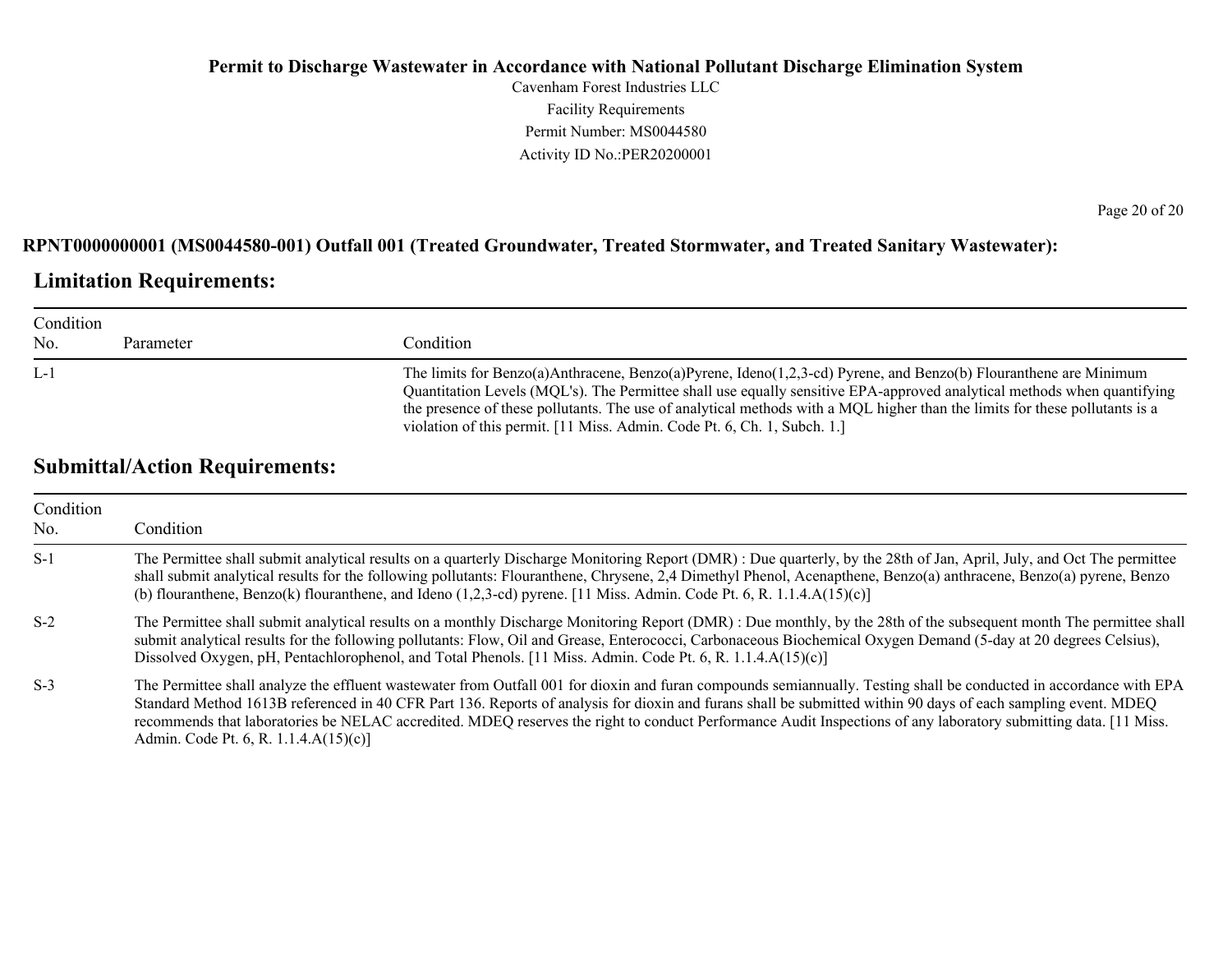# **GENERAL INFORMATION**

Cavenham Forest Industries LLC Gulfport, MS Harrison County 9502 Creosote Road

### **Alternate/Historic Identifiers**

| ID           | <b>Alternate/Historic Name</b>            | <b>User Group</b>                          | <b>Start Date</b> | <b>End Date</b> |
|--------------|-------------------------------------------|--------------------------------------------|-------------------|-----------------|
| 1481         | Cavenham Forest Industries, LLC           | Official Site Name                         | 09/24/2010        |                 |
| 2804700031   | Cavenham Forest Industries, LLC           | Air-AIRS AFS (MDEQ USE<br>ONLY)            | 10/12/2000        |                 |
| MSD057226961 | Cavenham Forest Industries, Inc.          | Hazardous Waste-EPA ID                     | 03/09/1998        |                 |
| 102000031    | Cavenham Forest Industries, Inc.          | Air-State Operating                        | 07/28/1987        | 08/01/1990      |
| HW057226961  | Cavenham Forest Industries, Inc.          | Hazardous Waste-TSD                        | 07/26/1996        | 07/25/2006      |
| MSP090018    | Cavenham Forest Industries, Inc.          | Water - Pretreatment                       | 04/01/1984        | 03/31/1989      |
| MS0044580    | Cavenham Forest Industries, Inc.          | Water - NPDES                              | 01/31/2000        | 12/30/2004      |
| MS0044580    | Cavenham Forest Industries, Inc.          | Water - NPDES                              | 07/25/1994        | 07/11/1999      |
| MS0044580    | Cavenham Forest Industries Inc            | Water - NPDES                              | 10/05/2007        | 06/29/2011      |
| HW057226961  | Cavenham Forest Industries- Gulfport Site | Hazardous Waste-TSD                        | 10/05/2007        | 06/29/2011      |
| WQC86086     | Cavenham Forest Industries Inc            | WQC Number                                 | 11/21/1986        |                 |
| MS8600169M   | Cavenham Forest Industries Inc            | <b>COE Public Notice/ Permit</b><br>Number | 11/21/1986        | 12/22/1986      |
| 1481         | Crown Zellerbach Treated Wood Products    | Historic Site Name                         | 04/01/1984        | 09/24/2010      |
| MS0044580    | Cavenham Forest Industries LLC            | Water - NPDES                              | 06/29/2011        | 09/30/2012      |
| HW057226961  | Cavenham Forest Industries, LLC           | Hazardous Waste-TSD                        | 06/29/2011        | 09/30/2017      |
| MSR106117    | Cavenham Forest Industries, Inc.          | GP-Construction                            | 06/25/2012        | 05/15/2015      |
| MS0044580    | Cavenham Forest Industries LLC            | Water - NPDES                              | 04/01/2016        | 03/31/2021      |
|              | <b>Branch</b>                             | Branches Group - Air                       | 07/18/2017        |                 |
|              | <b>Branch</b>                             | Branches Group - Water                     | 07/18/2017        |                 |
|              | <b>Branch</b>                             | Branches Group - Hazardous<br>Waste        | 08/04/2017        |                 |

**Basin:** Coastal Streams Basin